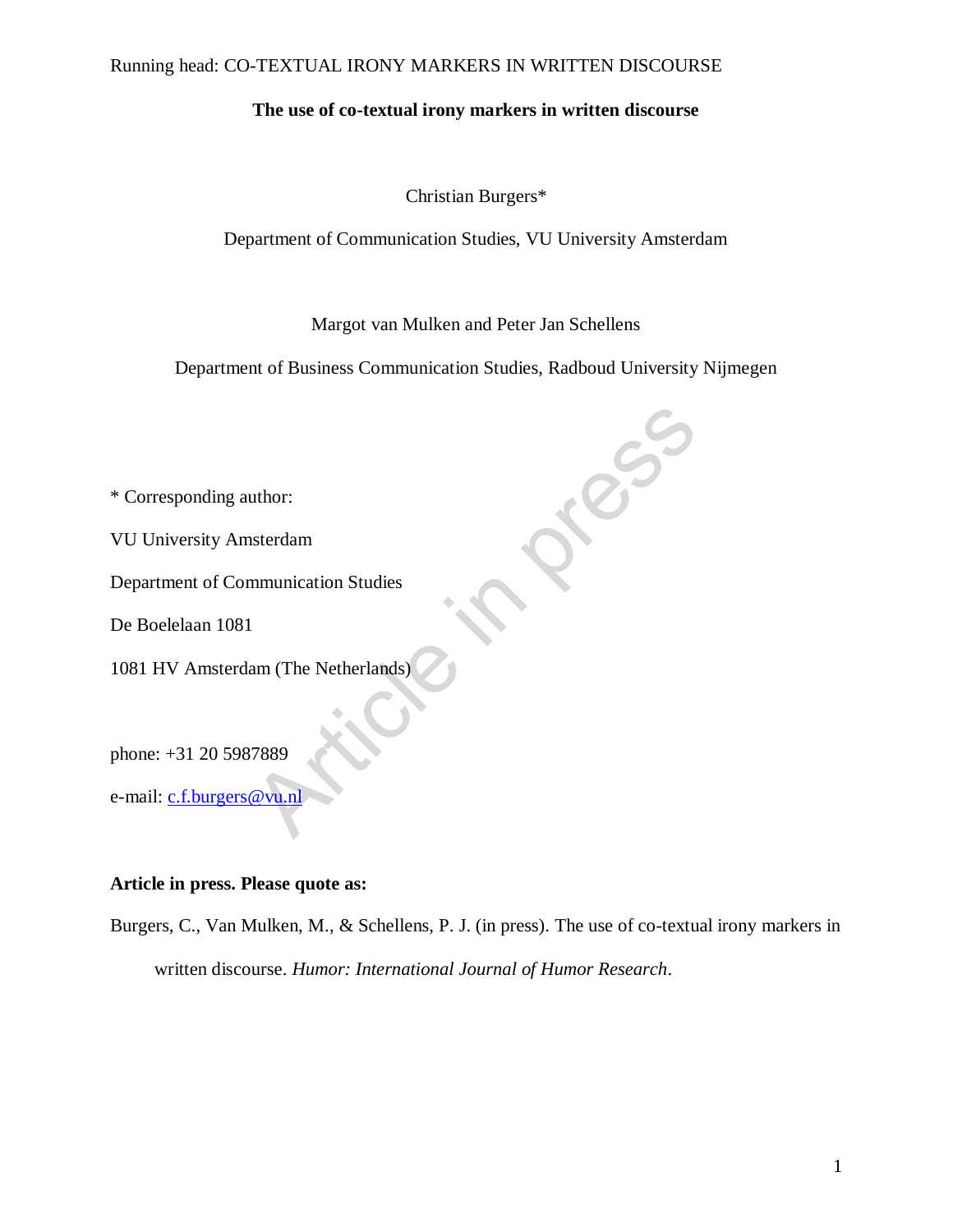#### **Abstract**

Authors of written texts may mark the use of verbal irony in a variety of ways. One possibility to do so is the use of so-called co-textual markers of irony (i.e., support strategies that open up a non-serious frame). This study aims to classify and categorize these co-textual irony markers. A content analysis of 2,042 co-textual utterances of irony across four text genres (advertisements, newspaper columns, book and film reviews, and letters to the editor) shows that three categories of support strategies could be identified: other ironic utterances, tropes and mood markers. The use of irony support strategies was positively related to the genre of newspaper columns: columns used more ironic utterances and tropes as irony support strategies than the other genres in the corpus.

*Keywords*: Verbal irony, natural discourse, irony support strategies, co-textual markers

Article in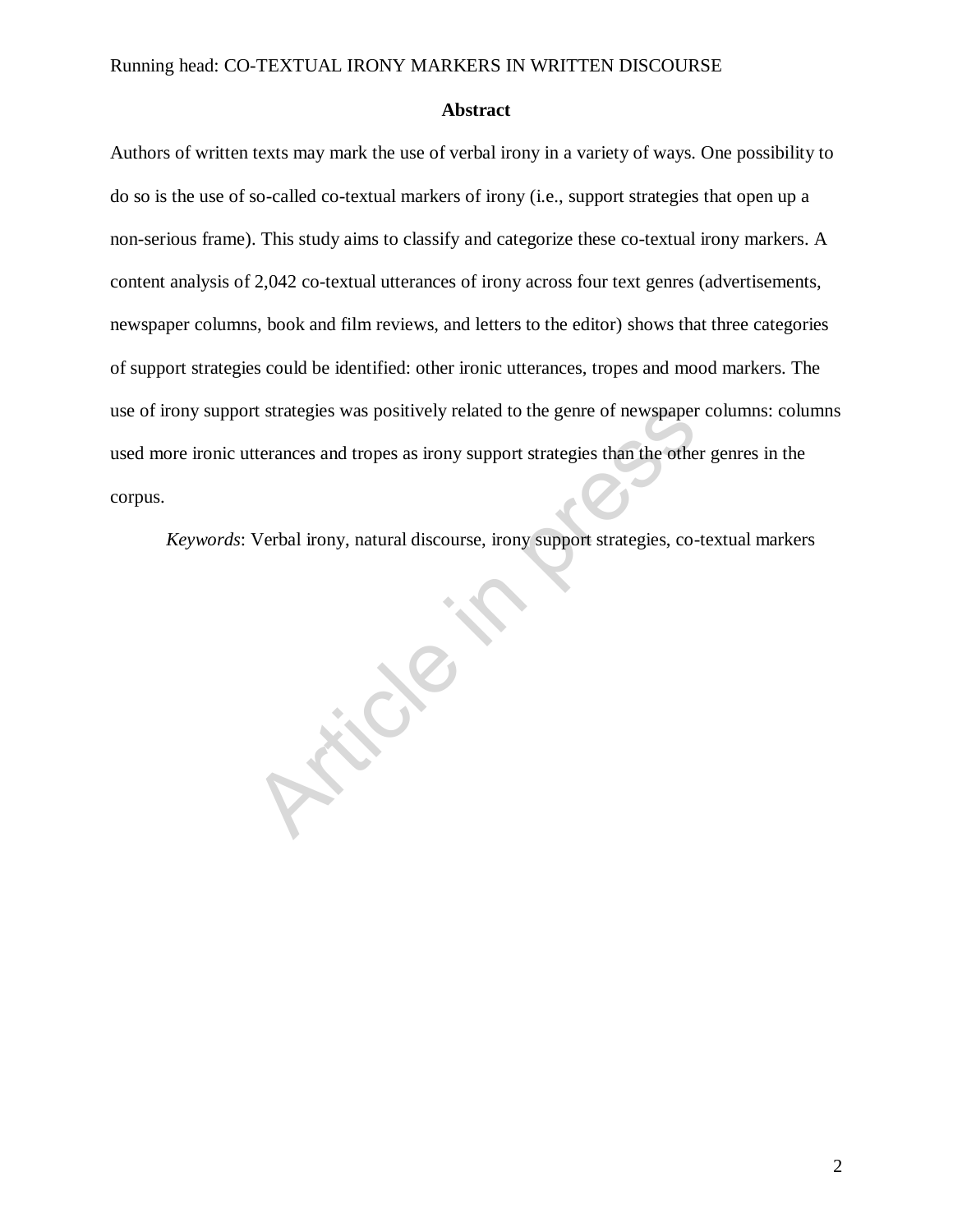## **The use of co-textual irony markers in written discourse**

# **1. Introduction**

When classicist Brooks Otis (1965) discussed the poems of the Roman poet Propertius, he had problems in evaluating them. One of the reasons was that Propertius' poems did not meet the expectations that the Roman poet created: "There is irony where we should expect seriousness; seriousness where we should expect irony" (Otis 1965: 1). In other words, Otis (1965) stated that, at one point, the text set out to create an ironic expectation that it failed to meet, whilst, at another point, the text set out a serious expectation that it failed to meet as well. The poems of Propertius featured a number of co-textual elements that set up Otis' (1965) expectation of the use of irony. A question that Otis (1965) did not go into was how exactly the poems of Propertius built up this ironic expectation. What co-textual elements can specifically be used to set up an expectation of irony? xt set out to create an ironic expectation that it failed to meet<br>out a serious expectation that it failed to meet as well. The p<br>of co-textual elements that set up Otis' (1965) expectation is<br>(1965) did not go into was ho

In studies on the use of irony, elements that alert the reader to a possible use of irony are called irony markers. These irony markers are usually defined as metacommunicative clues that can "alert the reader to the fact that a sentence is ironical" (Attardo 2000a: 7). In this study, an utterance is ironical when it is "an evaluative utterance, the valence of which is implicitly reversed between the literal and intended evaluation" (Burgers 2010). Various scholars have identified many different types of irony markers that an author can use to mark such an utterance (e.g., Attardo 2000a; Kreuz 1996; Muecke 1978; Seto 1998). In written communication, these markers can roughly be classified into four different categories: (1) tropes, such as hyperboles (e.g., Kreuz & Roberts 1995) and rhetorical questions (e.g., Muecke 1978), (2) schematic markers such as repetition (e.g., Muecke 1978) and a change of register (e.g., Haiman 1998), (3) morpho-syntactic markers such as exclamations (e.g., Seto 1998) and tag questions (e.g., Kreuz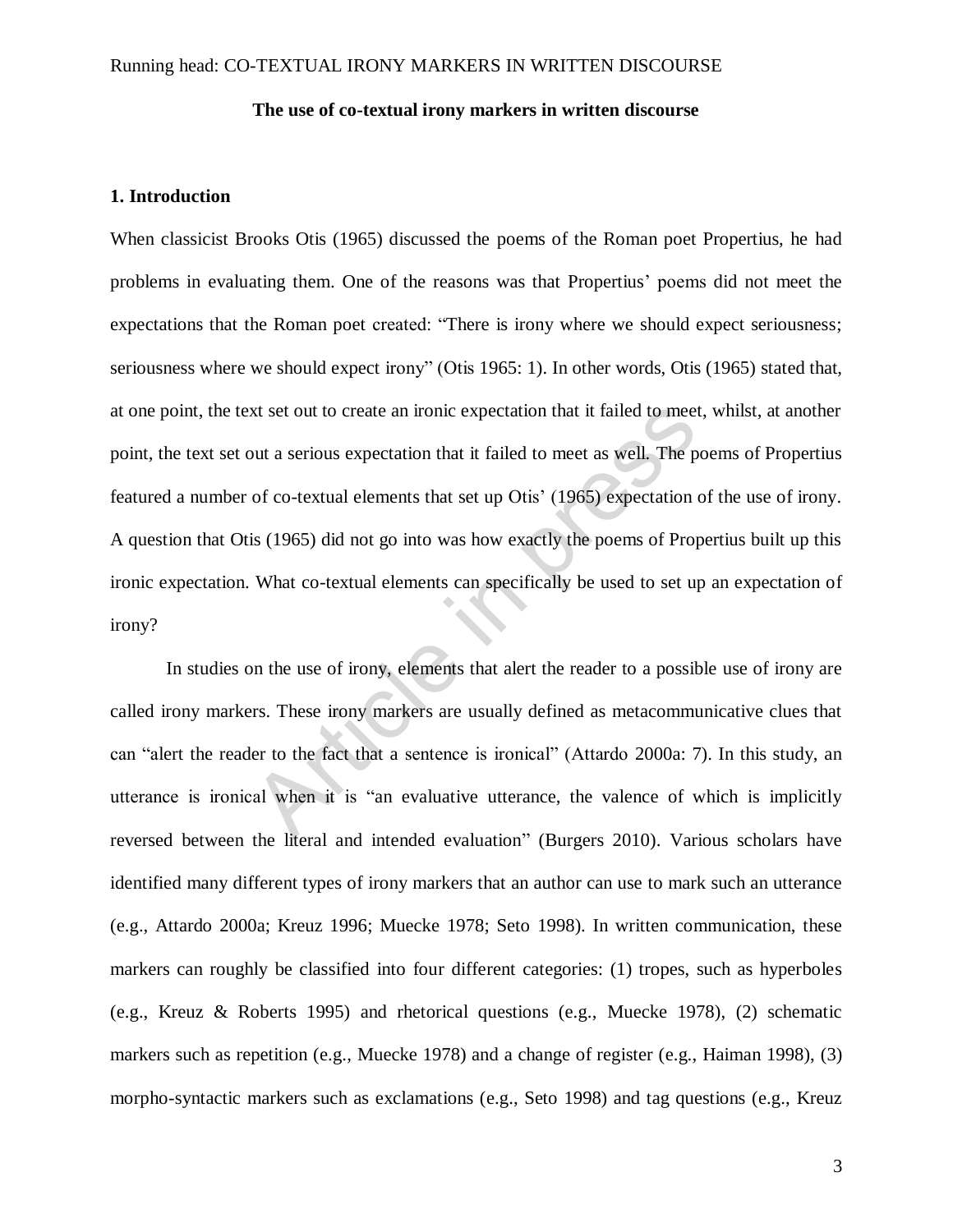1996) and (4) typographic markers such as quotation marks (e.g., Attardo 2001) and emoticons (e.g., Kreuz 1996; for a more detailed explanation, see Burgers 2010).

The inclusion of one or more of these irony markers into an ironic utterance may make it easier to perceive the utterance as ironic than an ironic utterance without irony markers (cf. Kreuz & Roberts 1995). In other words, an ironic utterance that is marked with a hyperbole may be easier to identify as ironic than an ironic utterance that is not marked at all. In the discussion of irony markers, scholars have focused on elements *in* the ironic utterance itself. Of course, a text with an ironic utterance usually contains more utterances than that particular ironic utterance alone. These other utterances (i.e., the other utterances of the text with the exception of the utterance under discussion) are typically referred to as the co-text of the utterance under discussion (Attardo 2000a). To the best of our knowledge, the identification and categorization of these co-textual irony markers have received scant scholarly attention. The question that is addressed in this paper is thus whether the co-text can also serve to alert a reader to the fact that a sentence is ironical. erance usually contains more utterances than that particul<br>
r utterances (i.e., the other utterances of the text with the<br>
liscussion) are typically referred to as the co-text of th<br>
co 2000a). To the best of our knowledge

In humor studies, co-textual elements that alert a reader to the use of humor are referred to as support strategies (Hay 2001). For irony, such a support strategy can help to put a reader into an "ironic" frame in which (s)he may come to expect the eventual use of irony (e.g. Partington 2007). In other words, an irony support strategy can help to create a so-called "ironic environment" (Utsumi 2000) in which the use of irony is almost expected by default. Whilst the notion of support strategies is relatively unexplored in irony studies, it is familiar to the field of humor studies, where it is also discussed in terms of *humor support strategies* and *frames* (e.g., Hay 2001; Ritchie 2005). Irony and humor are related to a certain degree. Irony has a number of discourse goals, one of which is to be humorous (e.g., Gibbs 2000; Roberts & Kreuz 1994). Besides the use of humor, irony may also have other discourse goals such as diminishing (e.g.,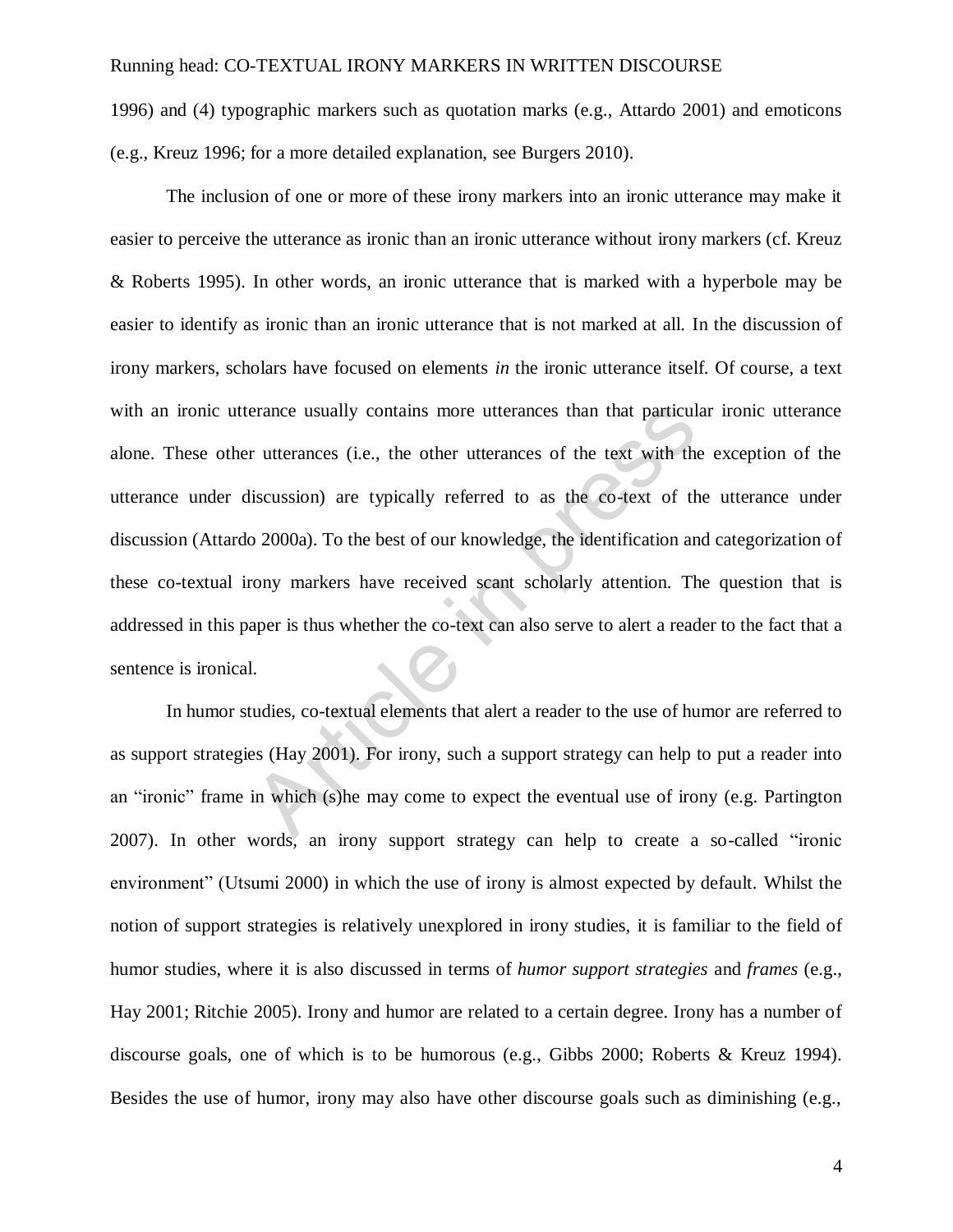Dews & Winner 1995) or enhancing criticism (e.g., Matthews, Hancock & Dunham 2006). At the same time, not all humorous utterances are ironic. Irony is only one of the techniques that speakers can use to evoke a sense of humor; other humor techniques for instance include slapstick and clownish humor (e.g., Buijzen & Valkenburg 2004; Catanescu & Tom 2001). Because of the close connection between irony and humor, it may be possible to extend some findings from the field of humor studies to the field of irony studies.

Hay (2001) distinguishes a number of humor support strategies in conversation, i.e., strategies that people in a conversation can use to acknowledge humor. One of these strategies is simply to "contribute more humor" (Hay 2001:  $60-62$ ), which means that a humorous frame is maintained and elaborated upon after a first humorous remark. Hay (2001) purports that this contribution of humor by other speakers in a conversation makes humor more salient and strengthens its recognition. Irony may work in a similar way, both in spoken and written communication. If an author of a written text adds more ironic utterances to that text, irony comprehension may be facilitated. In other words, an ironic utterance that was preceded by other ironic utterances may be easier to recognize as ironic than the first ironic utterance in a text. ple in a conversation can use to acknowledge humor. One of<br>the more humor" (Hay 2001: 60-62), which means that a<br>aborated upon after a first humorous remark. Hay (2001)<br>umor by other speakers in a conversation makes humor<br>

A first co-textual marker that may help a reader to get into an "ironic frame" is thus the use of multiple ironic utterances in one text. Let's illustrate this with an example in which, for reader convenience, ironic utterances are printed in boldface. In a column in the Dutch newspaper *Metro*, columnist Ebru Umar discusses a dialogue between a reporter from another newspaper and herself. The other reporter asks Umar whether she really has the liberty to write whatever she wants in her column in *Metro*. Umar responds:

- **(1) (a.) Nee, ik word gecensureerd bij Metro, nou goed.** 
	- **(b.) Sterker nog, ik schrijf mijn columns niet zelf,**
	- **(c.) ze zetten voor de gein mijn naam erboven en een fotootje ernaast.**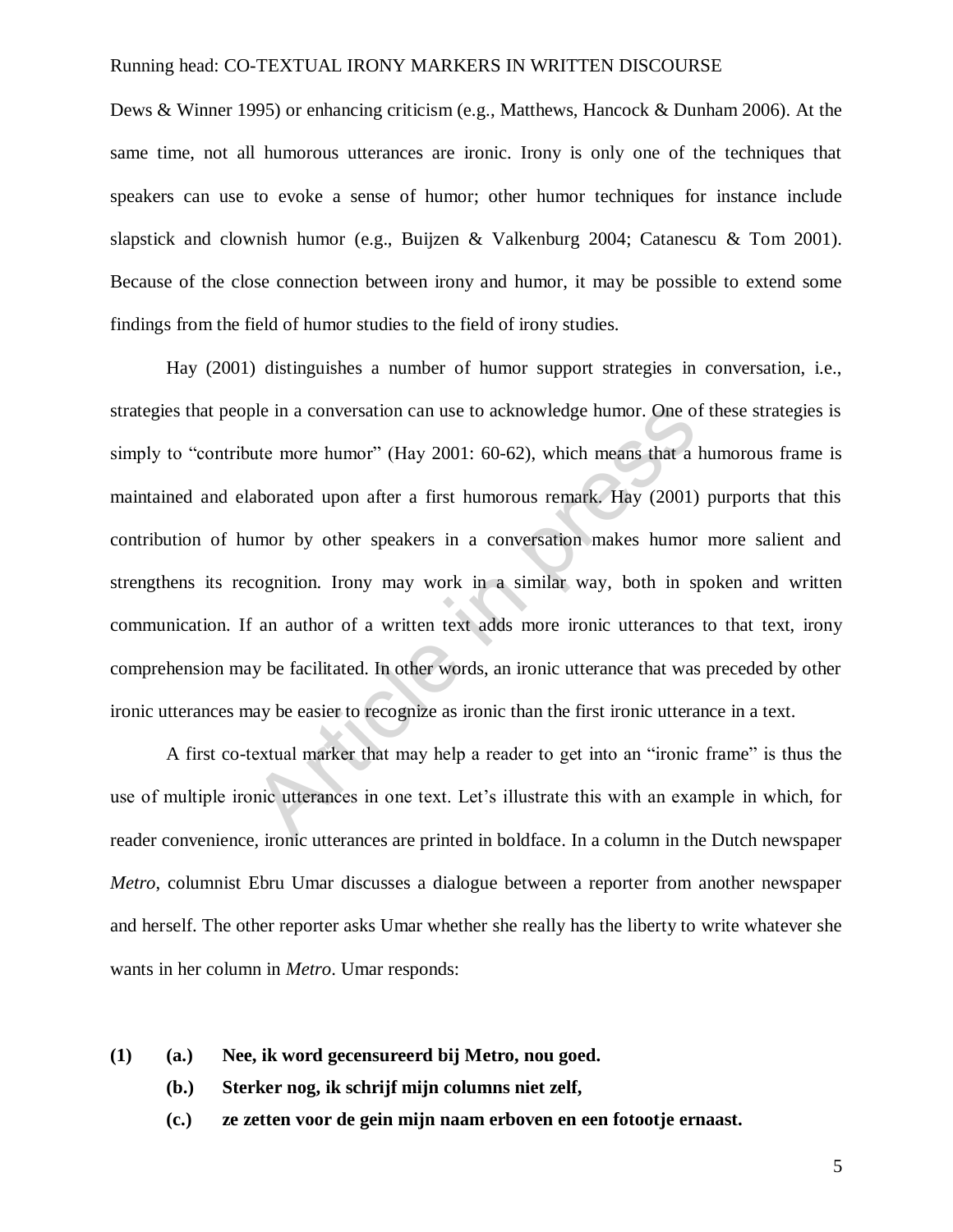- (d.) Dûh.
- (e.) Natuurlijk mag ik schrijven wat ik wil.
- **(1) (a.) No, I am being censored at Metro, all right!**
	- **(b.) To put it even stronger, I do not write my columns myself,**
	- **(c.) they jokingly put my name above it and my photo beneath it.**
	- (d.) Dah.
	- (e.) Of course I can write whatever I want<sup>1</sup>.

In utterances  $(1a) - (1c)$ , Umar is ironic. The constant use of irony may help a reader to start expecting irony. In other words, it may be easier for a reader to perceive utterance (1c) as ironic, because it has been preceded by ironic utterances (1a) and (1b) than to perceive utterance (1a) as ironic, which has not been preceded by an ironic utterance.

Whilst Hay (2001: 62) claims that humor is often supported with the same type of humor (e.g., irony is used in response to irony) or by reacting with laughter, humor is may also be supported by a switch in humor styles. The same may be true for irony. Even though irony may be preceded by another ironic utterance, an author could also use different co-textual strategies to try to attract a reader's attention. It is possible that an author for instance uses a hyperbole in a non-ironic utterance to achieve this goal. In this way, an author can already "announce" an ironic utterance by means of a non-ironic utterance. A good example of this latter strategy can be seen in the opening lines of a DVD review of the film MUST LOVE DOGS. The opening lines of this DVD review ran: es (1a) – (1c), Umar is ironic. The constant use of irony m<br>ny. In other words, it may be easier for a reader to perceiv<br>nas been preceded by ironic utterances (1a) and (1b) than to<br>ch has not been preceded by an ironic u

- **(2) (a.)** Sarah Nolan ([Diane] Lane) is kleuterleidster
	- (b.) in Hollywoodcode een kanjer van een hint dat
	- (c.) deze dame de onbaatzuchtigheid zelve is
	- (d.) maar toch staat ze er alleen voor.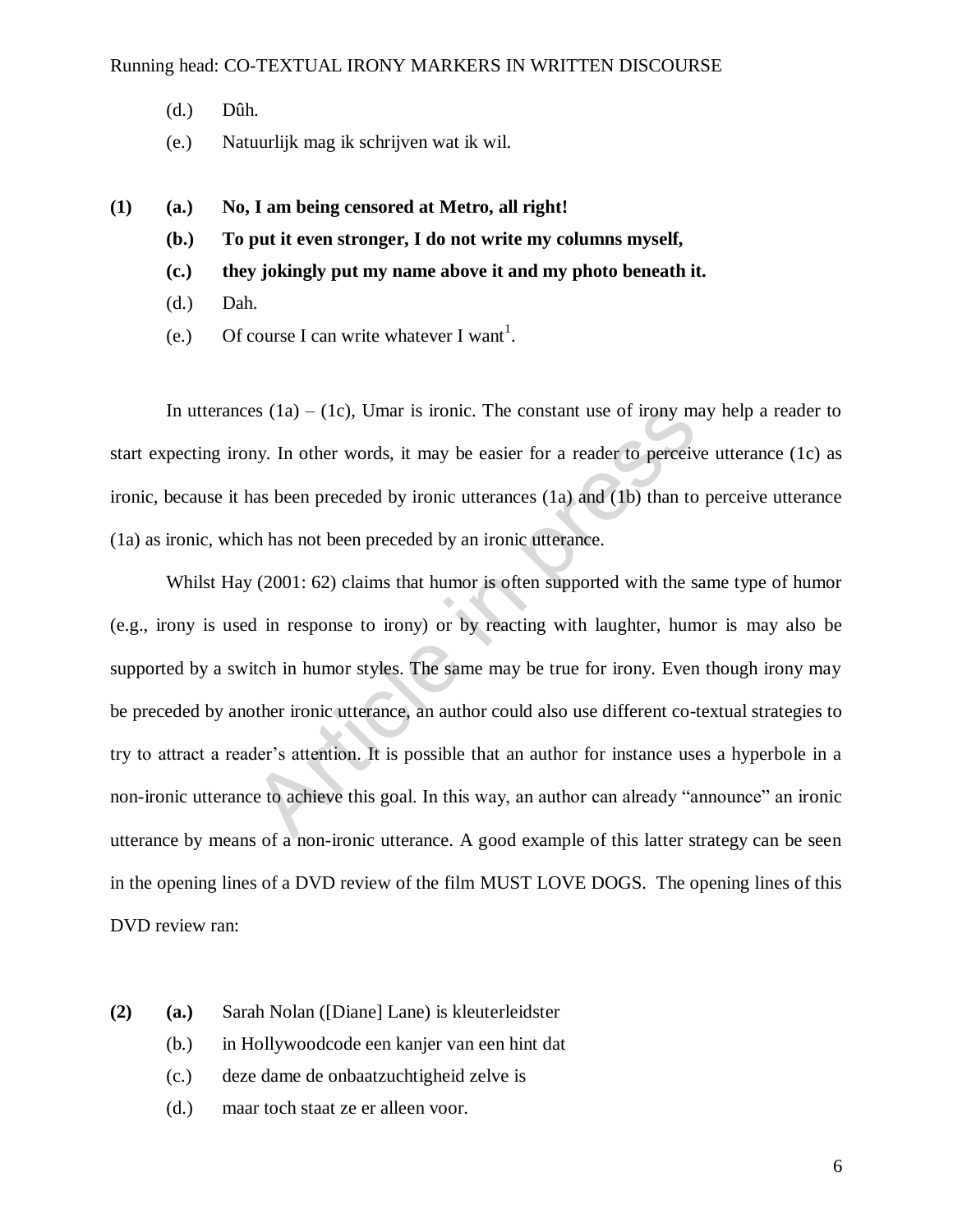- (e.) Haar vent heeft Sarah ingeruild voor een jonger exemplaar.
- (f.) [Sarah is] de veertig inmiddels gepasseerd,
- (h.) Haar onmogelijk aimabele zussen willen dat
- (h.) Sarah weer onder de mannen komt.
- (i.) Dus zetten ze een advertentie op een datingwebsite.
- **(j.) Zal het lukken om de man van haar dromen te vinden?**
- **(2) (a.)** Sarah Nolan ([Diane] Lane) is a kindergarten teacher
	- (b.) in Hollywood code a gigantic clue that
	- (c.) this woman is selflessness incarnate
	- (d.) but she is on her own nevertheless.
	- (e.) Her boyfriend traded Sarah in for a younger wife (literally: specimen).
	- (f.) [Sarah is] already over forty years of age
	- (g.) Her impossibly amiable sisters want that
	- (h.) Sarah starts dating new men.
	- (i.) So they put an advertisement on a dating web site.
	- **(j.) Will she succeed in finding the man of her dreams?**

In utterance (2j), the author poses the question that it the central premise of the romantic comedy MUST LOVE DOGS. On a literal level, this question may be interpreted as an evaluative statement that is intended to raise interest in seeing the film; the reader may feel suspense whether Sarah's search for Mr. Right has a happy ending or not. However, in the rest of the review, the reviewer makes it obvious that this particular film confirms to every convention of the romantic comedy genre, which makes it obvious that Sarah will find her true love before the movie's end. On an ironic level, then, utterance (2j) confirms one of the stereotypes of the romantic comedy genre, which implies that the reader does not have to wonder about the outcome of Sarah's search for the perfect guy. This means that, in an ironic reading, the reader should not feel any suspense about the movie's outcome. Ironic utterance (2j) is marked with a rhetorical question. Woman is sentessness incuriate<br>she is on her own nevertheless.<br>boyfriend traded Sarah in for a younger wife (literally: spec<br>rah is] already over forty years of age<br>impossibly amiable sisters want that<br>ah starts dating new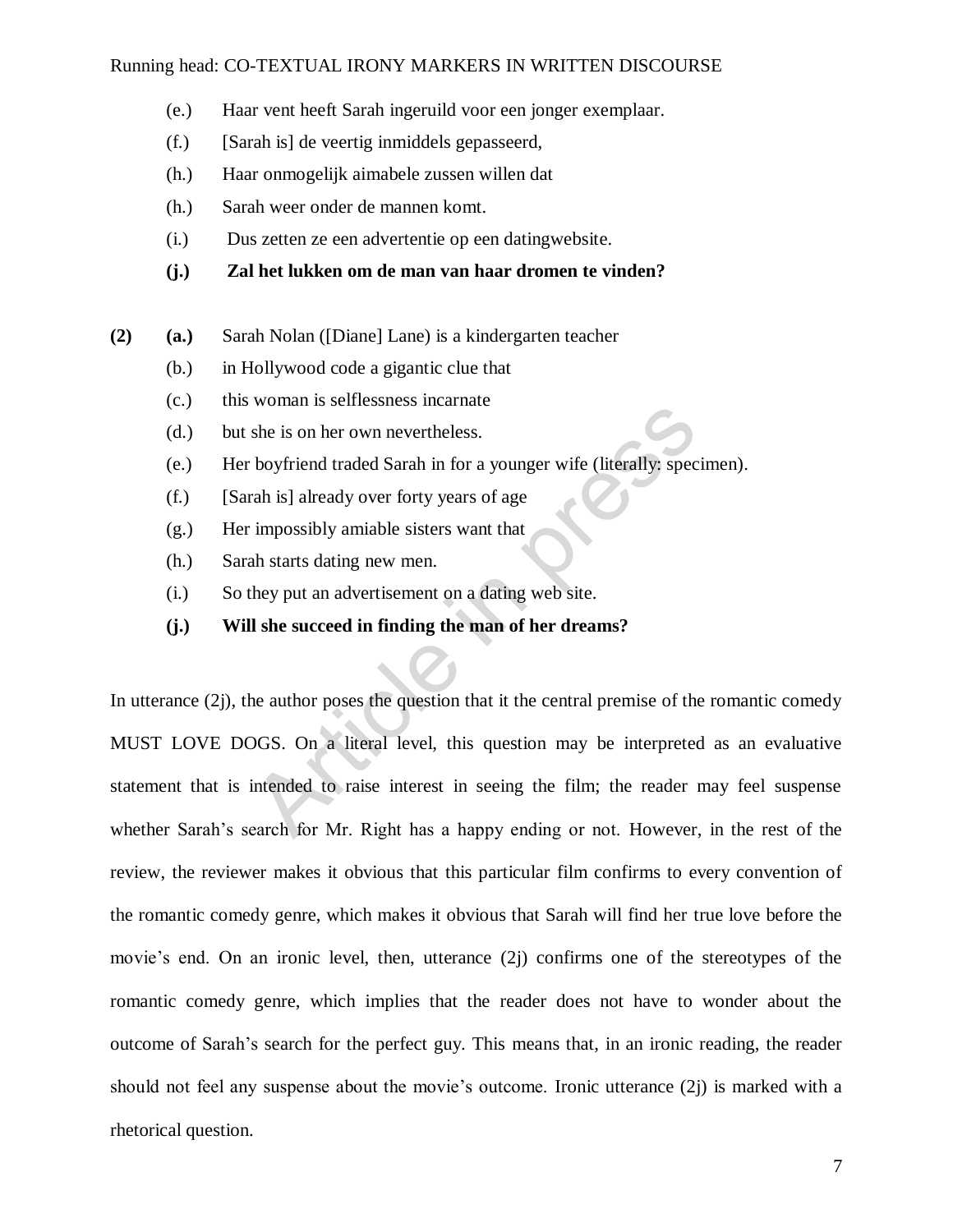Although (2j) contains an irony marker, utterances  $(2a) - (2i)$  may already have led a reader to expect irony. Words such as "Hollywood code", "a gigantic clue" and the "impossibly amiable sisters" may have led a reader to believe that something was going on. This alertness may help a reader to get into a frame that anticipates an ironic utterance that eventually comes in (2j). In this way, the co-text may help to facilitate an ironic reading. The question which cotextual markers can be employed to do so, has received little attention from scholars. The first research question of this study is thus:

RQ1. Which co-textual irony markers can be identified in written discourse?

Of course, co-textual markers of irony may be closely related to irony markers in the ironic utterance. Co-textual markers such as "gigantic clue" (utterance 2b) or "impossibly amiable sisters" (utterance 2g) can be labeled as hyperboles. This means that the irony marker of hyperboles (cf. Kreuz & Roberts 1995) could be extended to the domain of co-textual markers. However, this is not the case for all irony markers; it is for instance difficult to imagine quotation marks as markers of irony in another utterance than the ironic utterance in which they are used. At the same time, it is possible that co-textual markers exist that are not used as markers in the ironic utterance. These new co-textual irony markers should also be identified. The analysis of co-textual irony markers thus needs a broad approach, which enables us to identify as many cotextual markers as possible. Only when these co-textual irony markers have been identified, is it possible to analyze how often they are used in written discourse. The second research question is then: the co-textual irony markers can be identified in written discoted<br>tual markers of irony may be closely related to irony ma<br>ual markers such as "gigantic clue" (utterance 2b) or "is<br>2g) can be labeled as hyperboles. This m

RQ2. How often are different types of co-textual irony markers used in written discourse?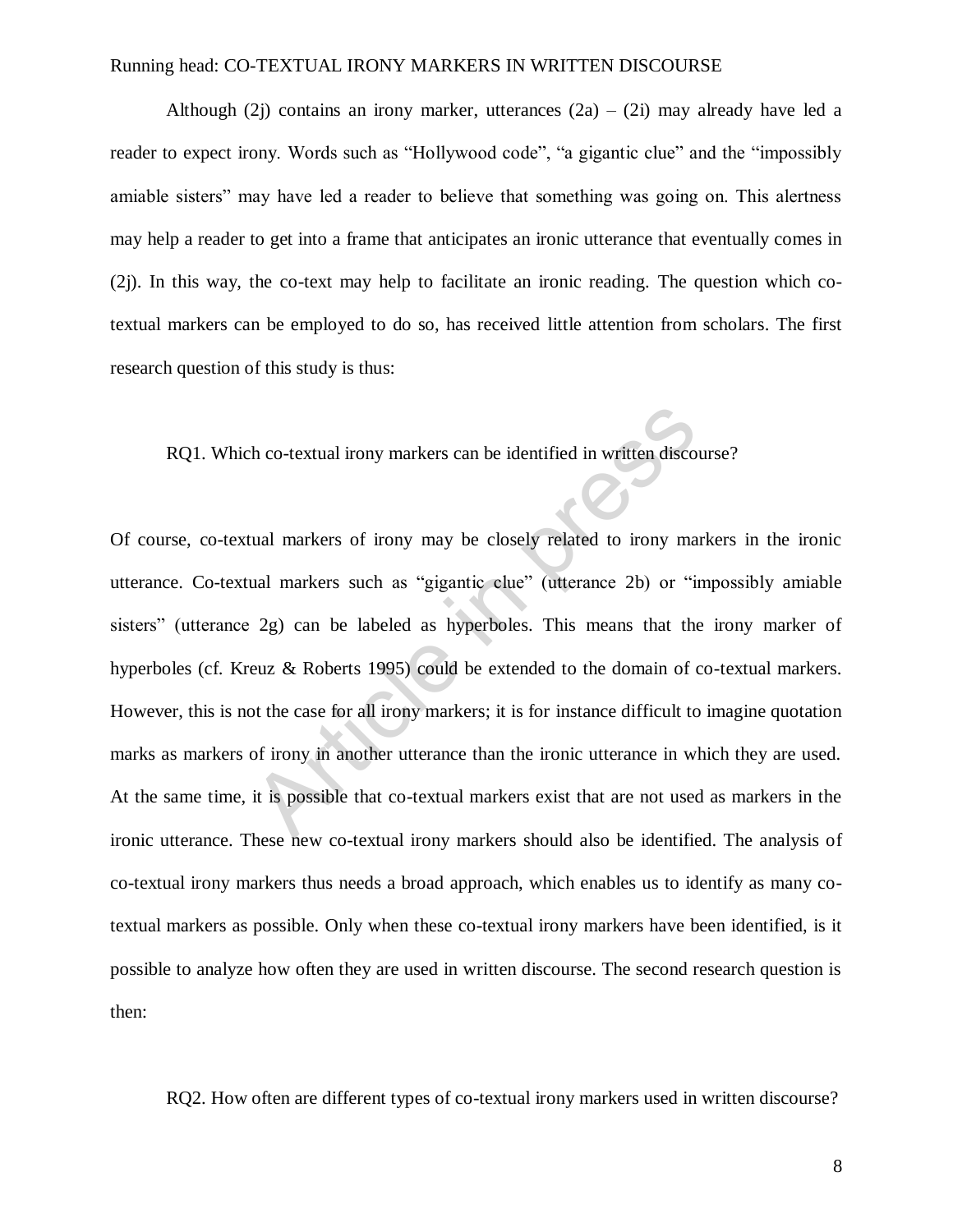Previous content analyses focus on irony in one specific discourse situation such as conversations (e.g., Gibbs 2000) or e-mail correspondence (Whalen, Pexman & Gil 2009). Whalen et al. (2009) argue that nonliteral language such as irony may be used differently in different modalities and genres. This may only seem logical: various genres come with their own characteristics and expectations (e.g., Biber, 1993; Steen, 1999). However, few studies have explicitly addressed this possible genre difference in the use of irony. It may well be that cotextual markers of irony in one particular genre are used differently from co-textual markers of irony in another genre. The third research question of this study is then:

RQ3. Are co-textual markers of irony used differently across various written genres?

## **2. Method**

### 2.1 *Identification of irony*

A corpus of Dutch texts from various genres (e.g., advertisements, columns, book and film reviews, and letters to the editor) that included ironic utterances was compiled. Irony was identified in these texts with the use of the Verbal Irony Procedure (VIP; see Burgers, Van Mulken & Schellens under review). Even though the identification of irony is important, it is not our primary goal in this paper and, for an extensive explanation of the identification of ironic utterances, we refer to Burgers et al. (under review). For reader convenience, we give a short summary here. From in one particular genre are used differently from comme. The third research question of this study is then:<br>
Co-textual markers of irony used differently across various we<br>
Co-textual markers of irony used differently

In the VIP, irony is defined as "an evaluative utterance, the valence of which is implicitly reversed between the literal and intended evaluation" (see Burgers 2010). After comparing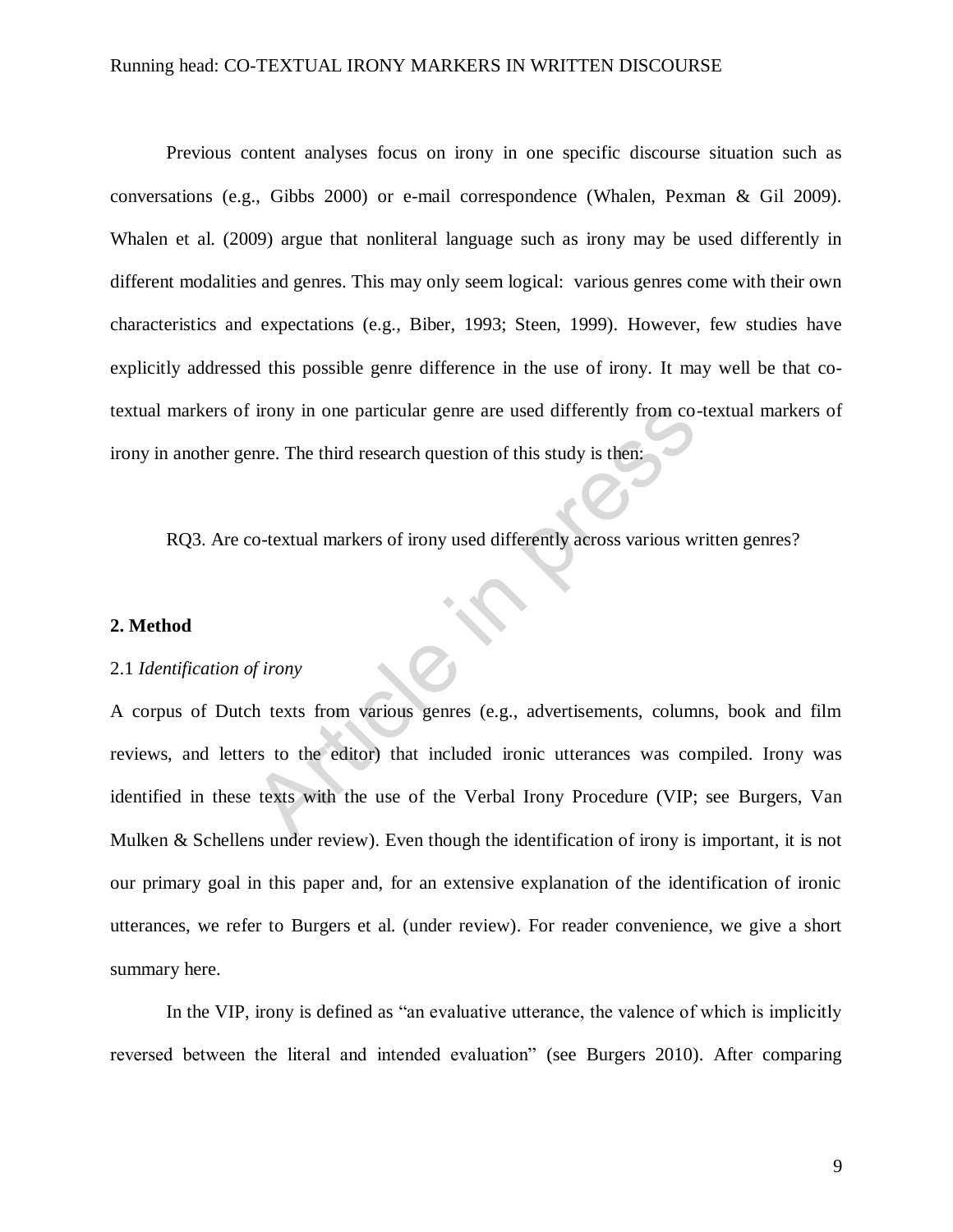various theoretical frameworks about irony, Burgers (2010) found that various irony theorists agree on five aspects about irony.

Firstly, an ironic utterance should always convey an evaluation of some sort (e.g., Attardo 2000b; Grice 1978; Partington 2007; Sperber & Wilson 1995). Following Hunston (2004: 157) an evaluative meaning is defined as "the indication that something is good or bad". This evaluation can be explicitly mentioned in the ironic utterance (e.g., "Fantastic weather, eh" uttered in a downpour) or can remain implicit (e.g., "Yes, the sun shines", uttered in a downpour). Only when the speaker infers that the latter utterance conveys an evaluation about the weather, is it possible to interpret it as ironic. A second characteristic is that an ironic utterance is always made about an object (e.g., Cros 2001; Kotthoff 2003). The term "object" should be interpreted broadly, as the object can for instance be an actual object, a person or a general expectation or norm. Thirdly, an ironic utterance is based on incongruence (e.g., Attardo 2000a; 2000b), which means that an ironic utterance cannot literally fit the co-text. In irony, this incongruence takes a specific form; the valence of the literal (positive or negative) should be opposite to the valence of the intended evaluation (negative or positive; e.g., Kreuz 1996; Matthews et al. 2006). Finally, the intended evaluation of an ironic utterance should be appropriate given the context in which the utterance was made (e.g., Attardo 2000a; 2000b; Giora 1995). when the speaker infers that the latter utterance conveys an e<br>ble to interpret it as ironic. A second characteristic is that an<br>ut an object (e.g., Cros 2001; Kotthoff 2003). The term<br>v, as the object can for instance be

Based on these five characteristics of irony, the VIP consists out of four steps. Coders first read through the entire text to get a general sense of its meaning and the position taken by the text's author. Coders then looked at each individual clause and determined whether it was descriptive or evaluative. If the utterance is evaluative, the third step of the VIP entails that coders determine if the literal evaluation is congruent with the co-text or not. If the literal evaluation is incongruent with the co-text, a coder can proceed to the fourth step, which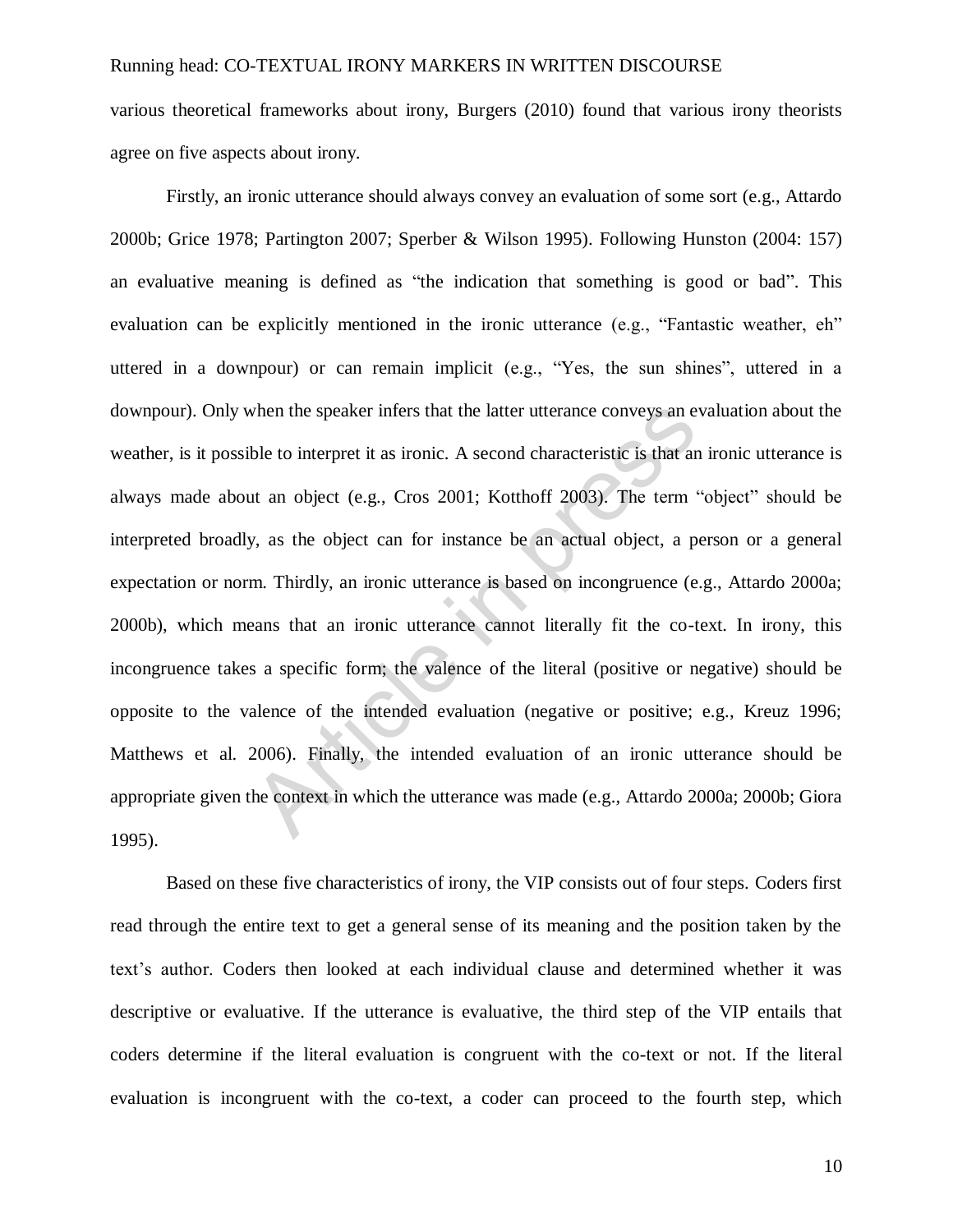determines if the literal evaluation can be contrasted with an intended evaluation about the same object. When a plausible reading can be found in which the valence of the intended (ironic) evaluation (negative or positive) is in the opposite domain from the literal evaluation (positive or negative), the utterance is considered ironic.

## 2.2 *Materials*

From a larger corpus of 213 contemporary texts, sixty texts were selected using randomized stratified sampling. Fifteen texts were randomly selected from four genres (advertisement, column, book and film review, and letter to editor). This sub sample thus consisted out of 60 texts with a total of 180 ironic utterances. Excluding these ironic utterances, the sample consisted out of 2,042 utterances that were coded for the presence or absence of co-textual irony markers other than the use of multiple ironic utterances per text. All texts were originally written in Dutch. Example the texts were randomly selected from four genry.<br>
Film review, and letter to editor). This sub sample thus consi<br>
ironic utterances. Excluding these ironic utterances, the sa<br>
sthat were coded for the presence or

# 2.3 *Procedure and reliability*

Two different methods were used to analyze the use of multiple ironic utterances and the use of other co-textual irony markers. The analysis of the use of multiple ironic utterances was relatively straightforward. Using the VIP, ironic utterances in the corpus were already identified (cf. Burgers 2010). With these codings, it is easy to know how many (if any) ironic utterances precede a specific ironic utterance in a specific text.

 For the other co-textual analysis, a coding instruction was made. Since it was hypothesized that not every irony marker in the ironic utterance could also serve as a co-textual irony marker and that co-textual irony markers might exist that could not be found in the ironic utterance, it was decided to use an open instruction to identify the co-textual markers.

11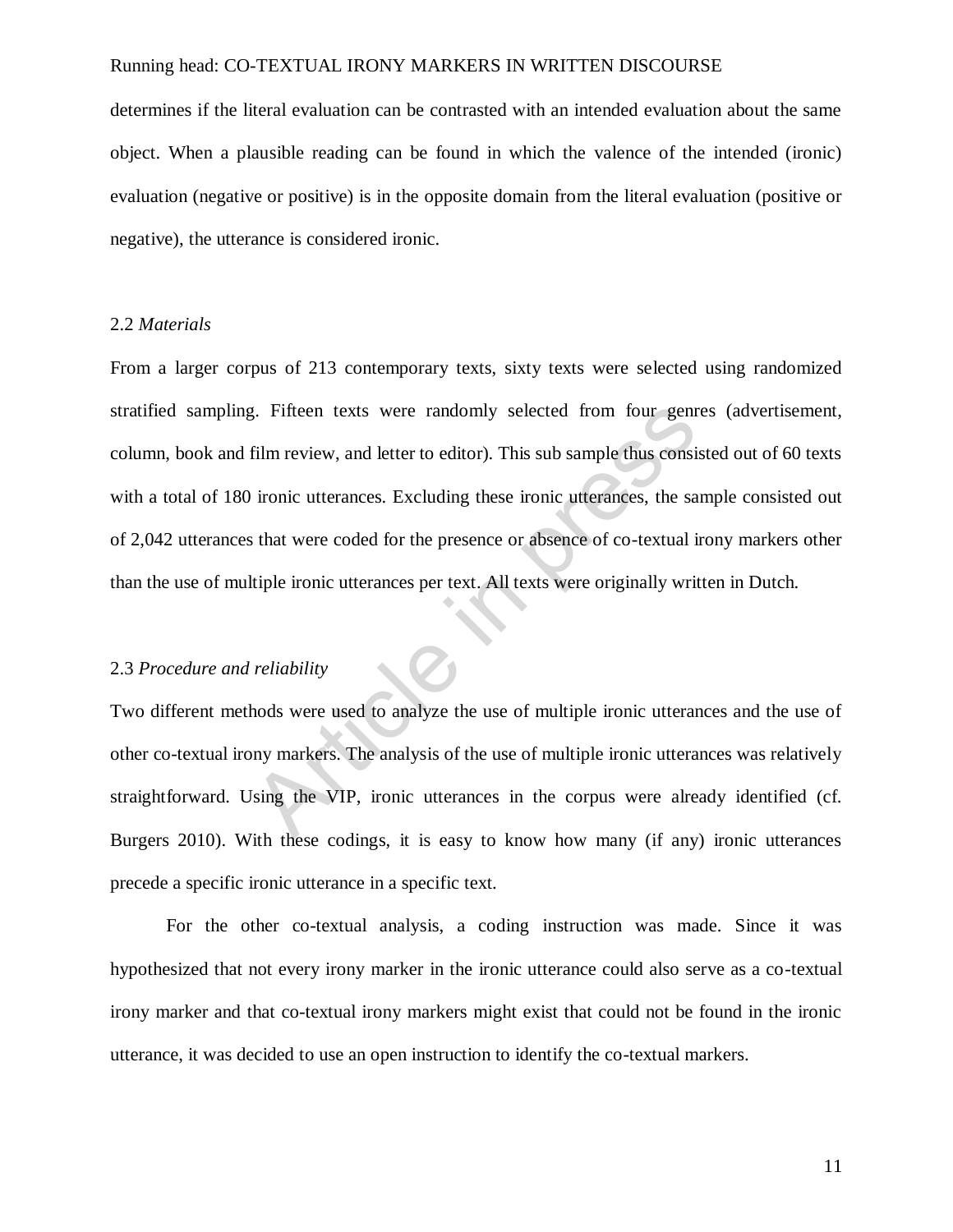The coding process consisted of two rounds of coding. For the first round, coders – two MA students in Business Communication at Radboud University Nijmegen – were given an instruction that informed them what the purpose of a co-textual irony marker was (i.e., to get the reader in an ironic frame). They were subsequently asked to identify and label co-textual irony markers. Coders were instructed to be as specific as possible about what they considered as a cotextual irony marker. They were also asked to indicate why they considered something as a cotextual irony marker. In the second round, coders were confronted with the coding and motivation of another rater on cases on which they disagreed. They could indicate whether they stayed with their own interpretation, agreed with the other rater's observation, considered both their interpretations as valid or – after a second look – would opt for a different coding altogether.

After the first round of coding, Cohen's Kappa was low ( $\kappa$  = .06; slight agreement, Landis & Koch 1977). After the second round, the score for Cohen's Kappa increased to .84, which can be qualified as "almost perfect" (Landis & Koch 1977: 3). The first author made the final decision about the group of cases coders disagreed about after the second round of coding (i.e., 63 out of 2,042 utterances or 3.1% of utterances). Based on the argumentation given by the two coders, the first author then classified the identified co-textual markers into categories. her rater on cases on which they disagreed. They could incown interpretation, agreed with the other rater's observations as valid or – after a second look – would opt for a different rst round of coding, Cohen's Kappa was

## **3. Results**

#### 3.1 *Qualitative results*

The first research question deals with the identification of types of co-textual irony markers. In this content analysis, a total of 169 utterances with co-textual irony markers (or 8.3% of all cotextual utterances) was identified. Based on the argumentation provided by the coders, the first author classified the co-textual markers of irony in non-ironic utterances into two main categories; tropes and mood markers. The category of tropes contains some of the same tropes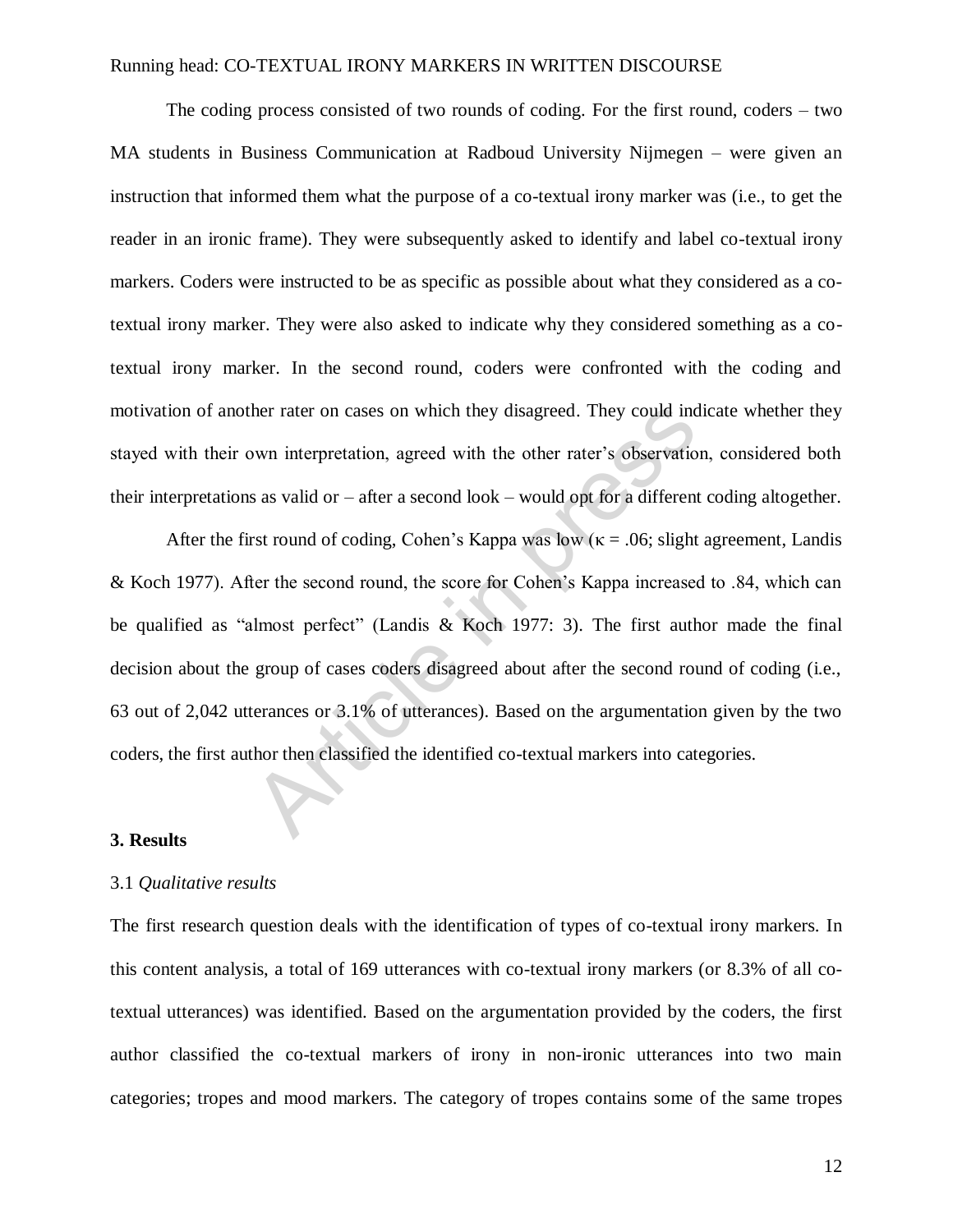that other scholars have identified as markers in the ironic utterances: metaphor (e.g., Ritchie 2005), hyperbole (e.g., Kreuz & Roberts 1995; Muecke 1978), understatement (e.g., Muecke 1978; Seto 1998) and rhetorical question (e.g., Barbe 1995; Muecke 1978). The category of mood markers contains one marker that was also mentioned in the literature as a marker in the ironic utterance (a change of register; see Haiman 1998; Leech 1983) and two new co-textual markers (cynicism and the use of humor).

Examples of both metaphors and understatements as co-textual irony markers can be found in a column in which the author narrates about his visit to the doctor. The author starts out by explaining why he went to see his physician after which he talks about the doctor's sense of humor: in which the author narrates about his visit to the doctor. The went to see his physician after which he talks about the vent to see his physician after which he talks about the data it me gisteren, na het ontwaken, bepaal

- (3) (a.) Omdat ik me gisteren, na het ontwaken, bepaald geen R. Ritsma of L. Armstrong voelde
	- (b.) in mijn borstkas leek een techno rave party te zijn begonnen
	- (c.) met meer 'heartbeats per minute' dan me lief waren –
	- (d.) liet ik me doormeten.
	- (e.) Mijn huisarts is een flegmaticus met een bijzonder gevoel voor humor. […]
	- (f.) Als een samoeraikrijger me morgen met zijn zwaard een been zou afkappen,
	- (g.) dan zou mijn huisarts, na een blik op de stomp iets kunnen zeggen in de trant van:
	- (h.) 
	"Dat wordt dit jaar geen Kennedymars,
	- $(i.)$  vrees ik".
	- $(i.)$  Ik mag dat wel.  $[...]$
	- (k.) We kijken samen naar het bolletje in de meter
	- **(l.) dat naar een niveau kruipt dat niet echt past bij een R. Ritsma.**
- (3) (a.) Yesterday, since I did not feel like a R. Ritsma or L. Armstrong<sup>2</sup> after waking up
	- (b.) a techno rave party seemed to have started in my chest
	- $(c.)$  with more 'heart beats per minute' than I cared for  $-$
	- (d.) I got a medical inspection.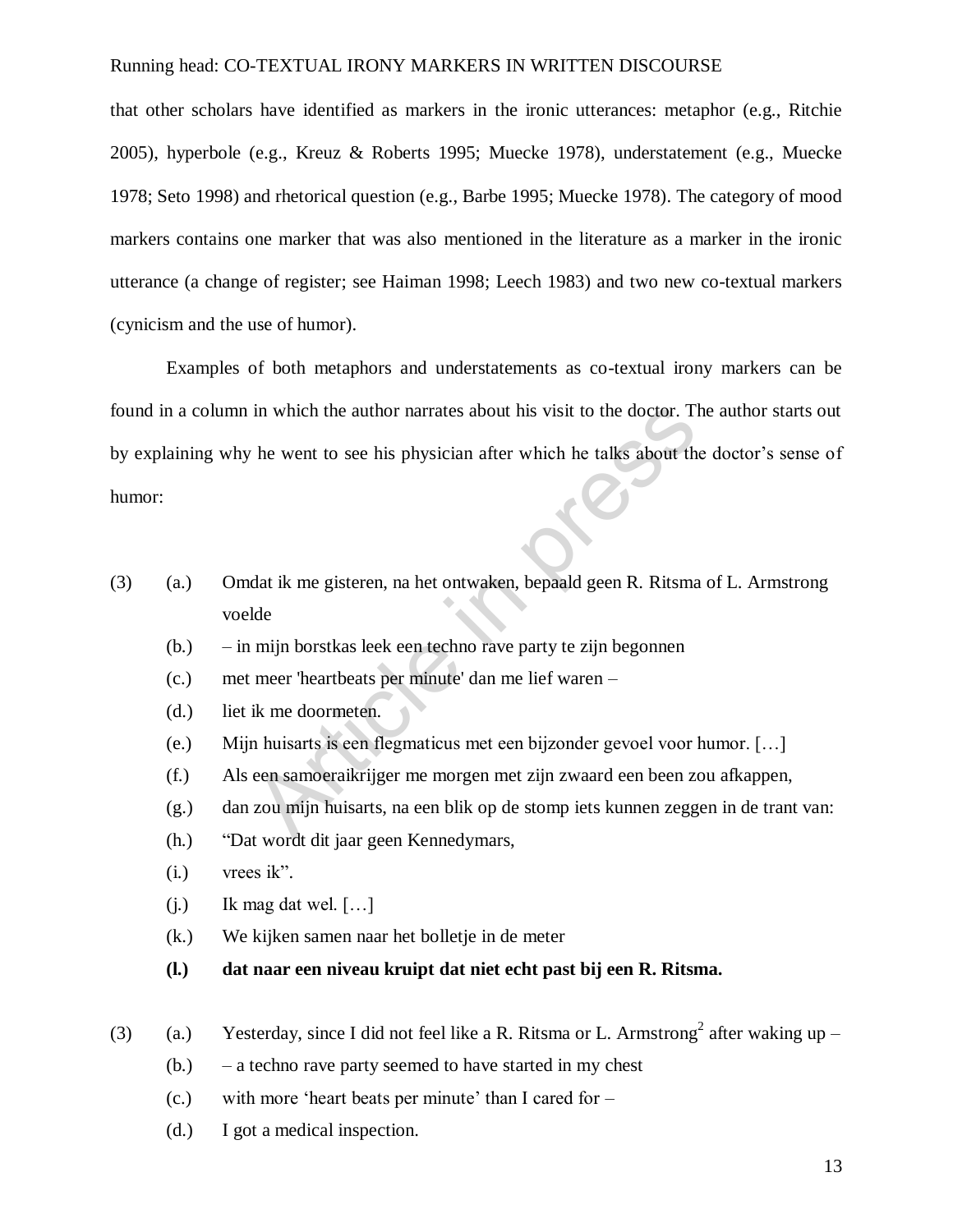- (e.) My doctor is a stoic with a special sense of humor. […]
- (f.) If a samurai warrior were to chop off my leg with a sword tomorrow,
- (g.) my doctor, after looking at the stump, would say something like:
- $(h.)$  "That will be no Kennedy march<sup>3</sup> this year,
- (i.) I am afraid'.
- $(i.)$  I like that.  $[...]$
- (k.) Together, we look at the little ball in the meter,
- **(l.) that crawls to a level that does not really fit a R. Ritsma**

Utterance (3l) is ironic. Literally, it says that the level of the ball in the meter fits the level of an athlete like Rintje Ritsma for a little bit. The author, however, writes as if to imply that the level of the ball in the meter does not fit an athlete like Ritsma at all. This ironic utterance refers back to utterances  $(3a) - (3d)$  in which the author discussed his reasons for going to the doctor. In this opening fragment, the reader's attention can be drawn by a comparison between the author and two famous athletes (Ritsma and Armstrong) and by the metaphoric way in which the author writes about his heart condition. Instead of literally talking about his heart, the author metaphorically discusses a "techno rave party in his chest" (utterance 3b) with too many "heart beats per minute" (utterance 3c), thus comparing his heart beat with the beat of techno rave music. This metaphor may already attract the reader's attention and set up an expectation for other tropes to follow. onic. Literally, it says that the level of the ball in the meter<br>Ritsma for a little bit. The author, however, writes as if to i<br>neter does not fit an athlete like Ritsma at all. This ironic ut<br>- (3d) in which the author d

Ironic utterance (3l) uses an understatement as an irony marker. Utterances (3h) and (3i) also contain understatements. In these utterances, the doctor responds in an extremely understated way to the hypothetical situation in which the author's leg is cut off by saying that this would mean that the author would have to skip participation in a long walking march for at least a year. These non-ironic understatements can prepare the reader for the ironic understatement that is to follow in (3l).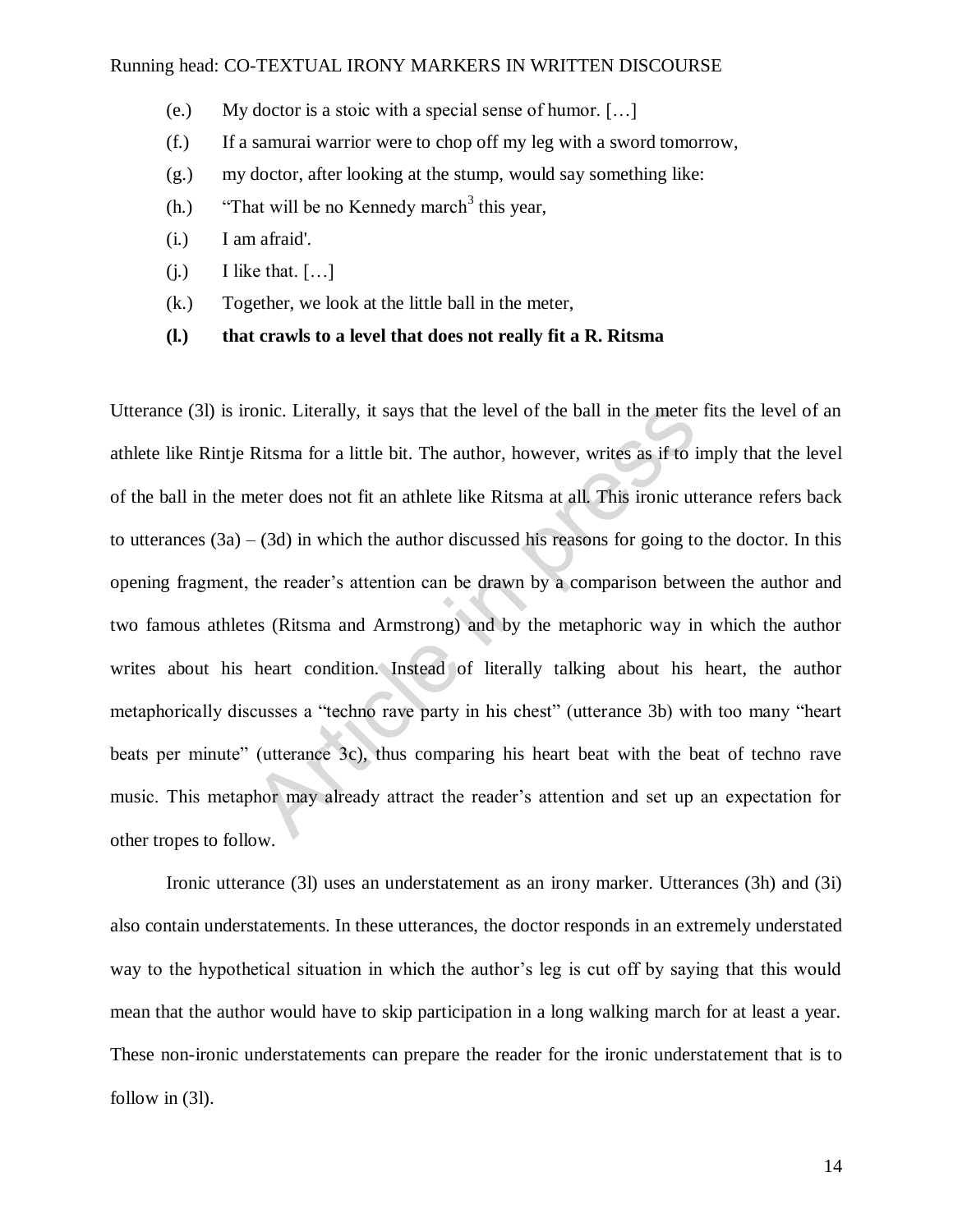Another trope that can serve as a co-textual marker is hyperbole, an example of which can be seen in a column about the Dutch soccer team's chances in the World Cup in Germany in 2006. In contrast to other Dutch pundits, this specific author does not see the Dutch team as a favorite to win the title. His main argument is that most players of the Dutch national team were either substitutes at their clubs or injured. About attacking midfielder Arjen Robben, the columnist observes:

- (4) (a.) Arjen Robben is de helft van de tijd geblesseerd
	- (b.) en een groot deel van de andere helft geschorst.
	- **(c.) Over hem hoeven we ons überhaupt geen zorgen te maken.**
- (4) (a.) Arjen Robben is injured half of the time
	- (b.) and suspended for a large part of the remaining half.
	- **(c.) About him, we should not worry at all.**

Utterance (4c) is ironic, because Robben's condition is a reason to worry for the Dutch team. Utterances  $(4a)$  and  $(4b)$  already "announce" this ironic utterance, because they both contain hyperboles. Although it may be true that Robben is an injury-prone player and is relatively often suspended in comparison to other players, the claims in (4a) and (4b) are an exaggeration of this situation. In this way, the reader may already be "prepared" for the ironic utterance that follows in (4c). Example 1 Robben is a heat variate the state charged sections.<br>
The meridian present and a subset of the time<br>
en Robben is injured half of the time<br>
suspended for a large part of the remaining half.<br> **Out him, we should n** 

A final trope that was found as a co-textual marker in a non-ironic utterance was the rhetorical question. An example of a rhetorical question that functions as a co-textual irony marker can be seen in utterance (5c). This is an extract from a TV review in which two TV programs are compared. In the first part, the reviewer talks about a documentary in which an Italian colonel unfolds his theory that Julius Caesar and Jesus Christ were actually the same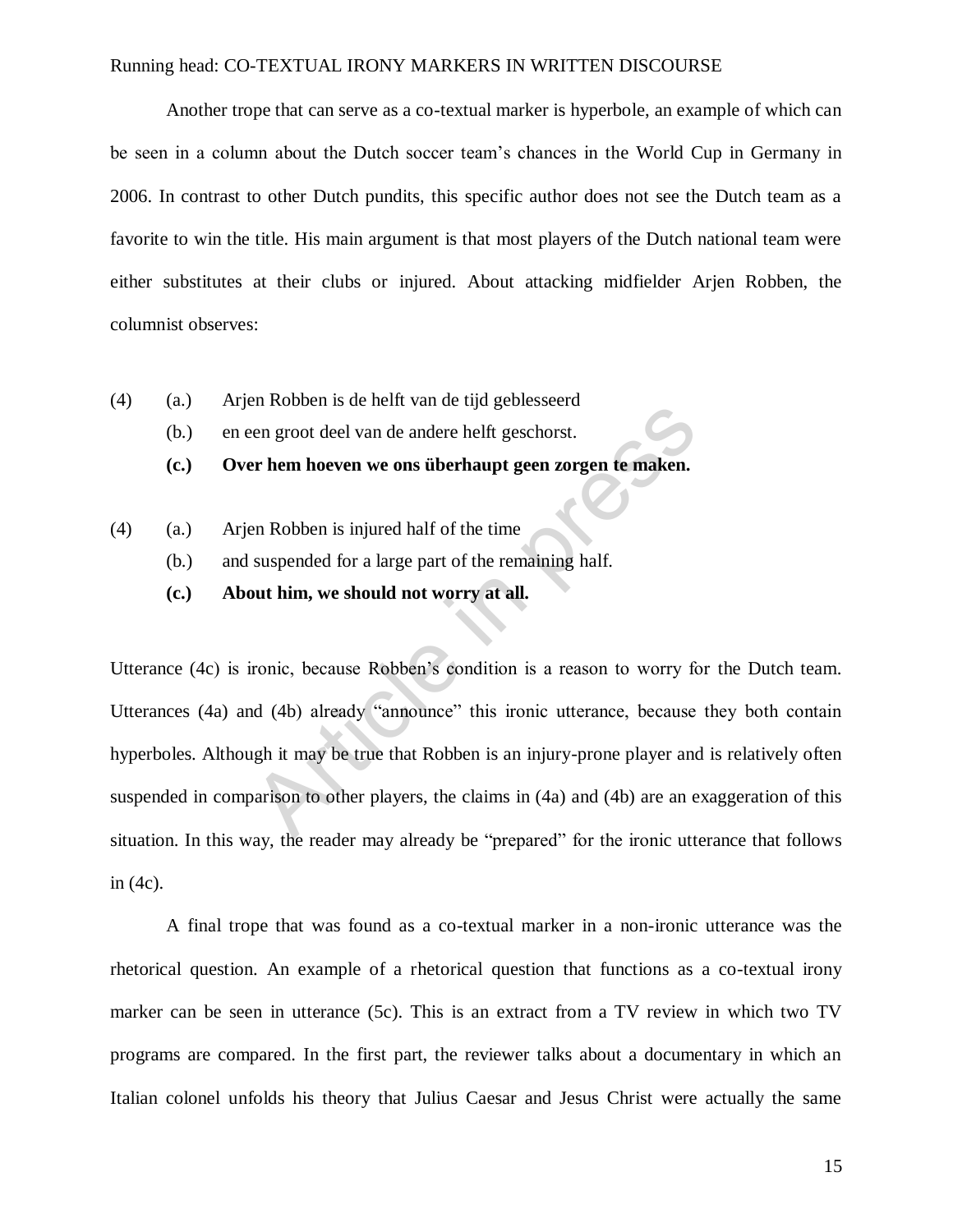person. The reviewer discusses one of the colonel's arguments in support of his thesis, which is that both men consciously accepted and embraced their imminent deaths. In the second part of the extract, the reviewer discusses the news event about the alleged suicide of former Serbian president Slobodan Milosevic in his prison cell in The Hague.

- (5) (a.) De zojuist vergoddelijkte vriend van het volk [i.e., Caesar], verraden door die farizeeërs van een aristocraten, zou zo grotere kans op onsterfelijkheid maken,
	- (b.) luidde volgens de kolonel Caesars redenering.
	- (c.) Hoor ik daar echo's van de stiekeme zelfmoord en het bewuste streven naar heiligverklaring van Slobodan Milosevic? or ik daar echo's van de stiekeme zelfmoord en het bev<br>
	igverklaring van Slobodan Milosevic?<br> **ed werk overigens van Gerri Eickhof in het NOS Journa:**<br>
	sprak met de burgemeester van Milosevic' geboorteplaats Po<br> **at we nu**
	- **(d.) Goed werk overigens van Gerri Eickhof in het NOS Journaal**
	- (e.) die sprak met de burgemeester van Milosevic' geboorteplaats Pozarevac
	- **(f.) zodat we nu weten**
	- (g.) hoe je die naam hoort uit te spreken:
	- **(h.) klinkt als Pózzurrewutsj.**
- (5) (a.) The recently deified friend of the people [i.e., Caesar], betrayed by those pharisees of aristocrats, would thus stand a better chance on immortality,
	- (b.) which was Caesar's argument according to the colonel.
	- (c.) Do I hear echoes of the sneaky suicide and conscious pursuit of canonization by Slobodan Milosevic?
	- **(d.) Great job by the way from Gerri Eickhof in the Eight O'Clock News,**
	- (e.) Who talked to the mayor of Milosevic's birthplace Pozarevac
	- **(f.) so that we now know**
	- (g.) how that name should be pronounced:
	- **(h.) sounds like Pózzurrewutsj**.

In the extract from the review, the rhetorical question in utterance (5c) connects the parts about the murder of Caesar and the coverage of Milosevic's suicide in the Eight O'Clock News. The rhetorical question also introduces both a change in style and a change in topic between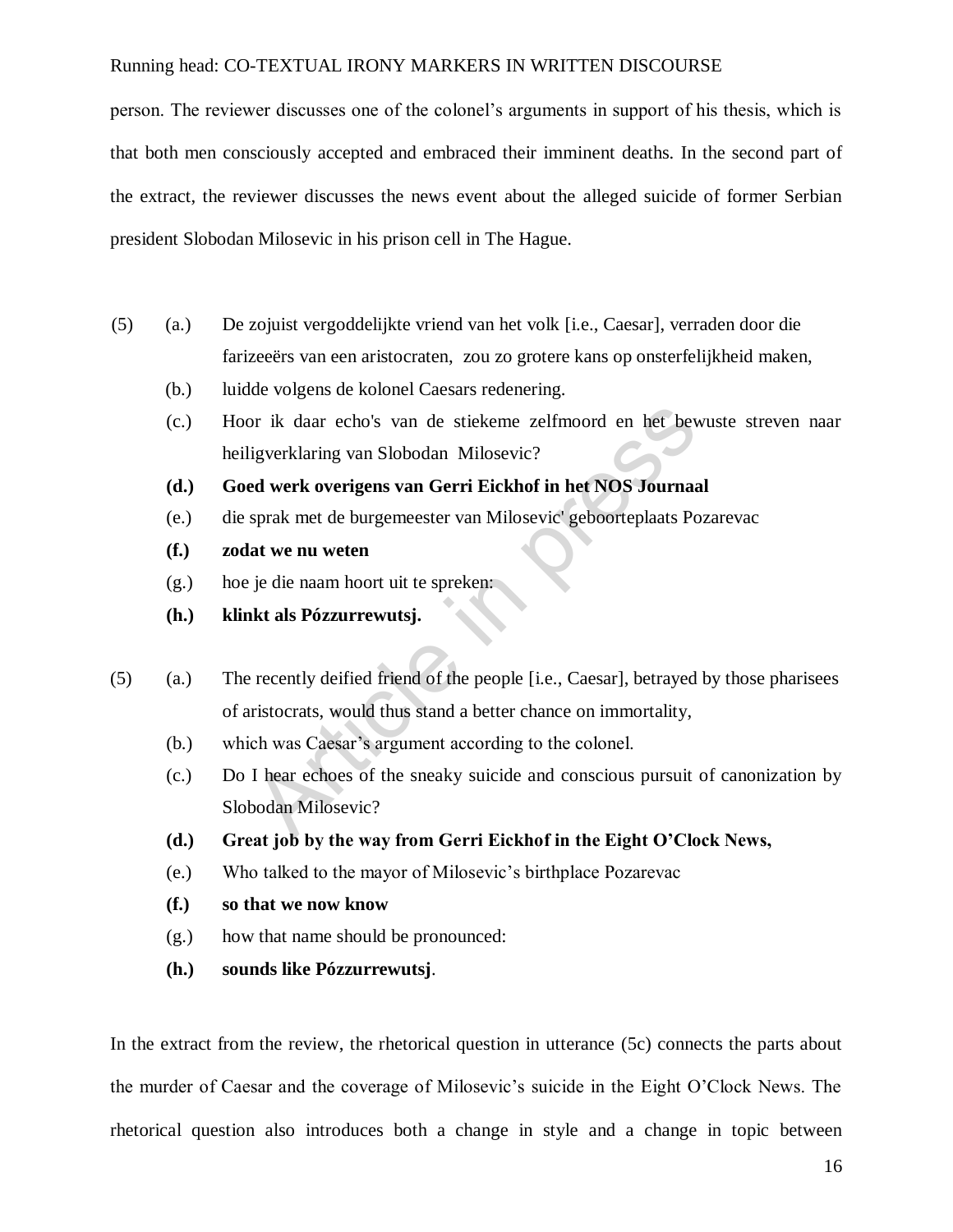utterances  $(5a) - (5b)$  on the one hand and utterances  $(5d) - (5h)$  on the other. Whilst the first two utterances are descriptive and present the colonel's case, the second five utterances contain the reviewer's ironic attitude towards Eickhof's coverage of the Milosevic case. The rhetorical question thus not only connects the two parts of the review, but also helps to alert the reader to the change in style (and thus to the irony) that is to follow.

Besides these tropes that may work as co-textual irony markers, coders also distinguished several mood markers that may alert a reader to the possibility of an ironic utterance. The first of these mood markers is a change of register. An example can be observed in a column in which Dutch author Arnon Grunberg talks about his experience during a hazing by a Dutch student union in a log cabin in the French Alps: rs is a change of register. An example can be observed in<br>on Grunberg talks about his experience during a hazing b<br>n in the French Alps:<br>laatste avond van mijn verblijf werd ik met matras en al omg<br>volgens namen vijf acade

- (6) (a.) De laatste avond van mijn verblijf werd ik met matras en al omgedraaid.
	- (b.) Vervolgens namen vijf academici plaats op dat matras.
	- (c.) Voor de goede orde, ik lag eronder.
	- (d.) In een plasje smeltwater.
	- (e.) En er werd een vrolijk liedje gezongen.
	- (f.) Dat heet 'keren'.
	- (g.) Ik heb ontdekt
	- (h.) wat saamhorigheid is
	- (i.) en nu ik weet
	- (j.) wat het is
	- **(k.) ga ik er voorlopig mee door.**
	- (l.) Dit mag worden opgevat als waarschuwing.
- (6) (a.) The last evening of my stay, I was turned over with mattress and all.
	- (b.) Thereupon, five academics seated themselves upon that mattress.
	- (c.) For the record, I was under it.
	- (d.) In a puddle of melt water.
	- (e.) And a cheerful song was sung.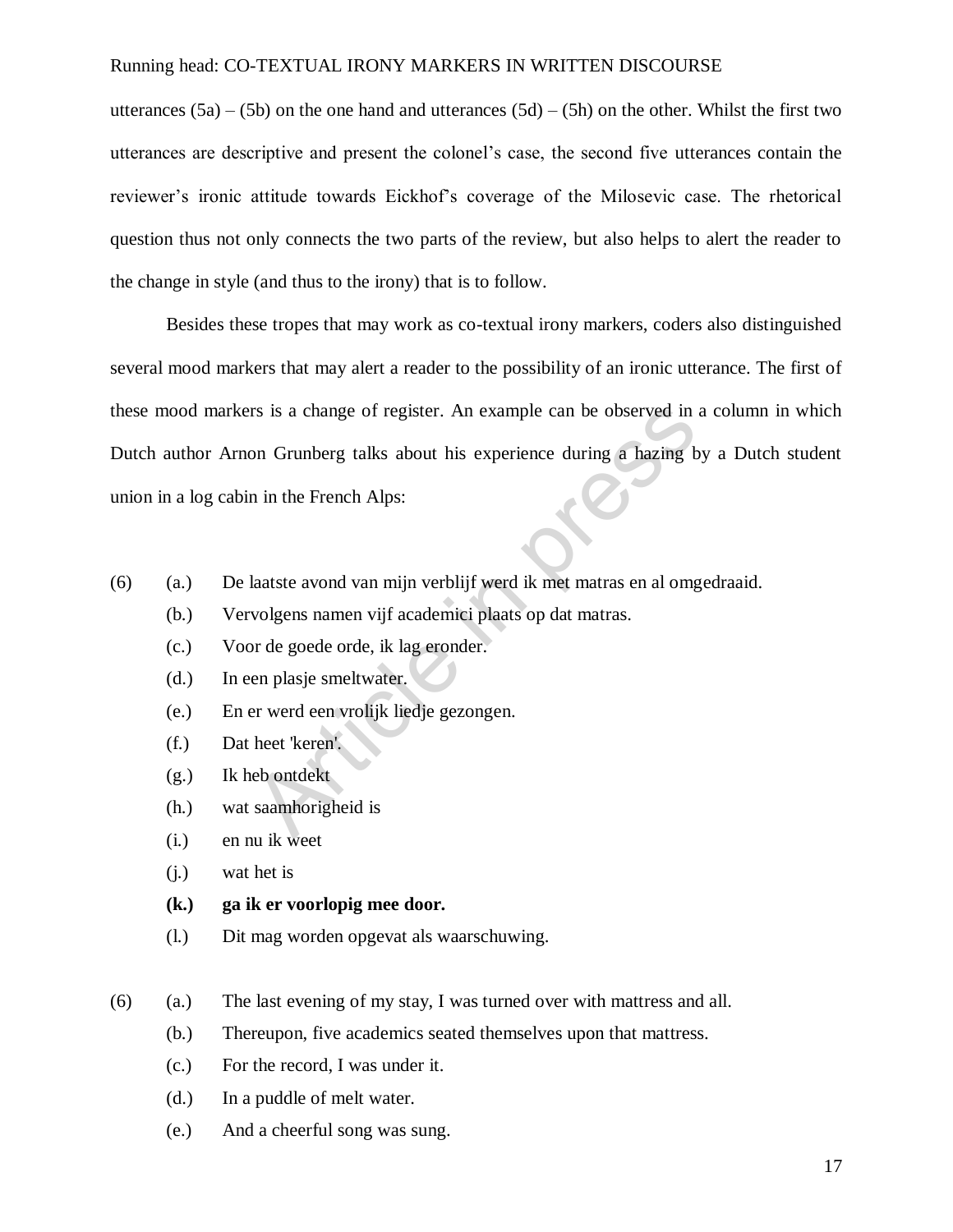- $(f.)$  This is called 'turning'.
- (g.) I discovered
- (h.) what solidarity is
- (i.) and now I know
- (j.) what it is,
- **(k.) I will persist with it for the time being.**
- (l.) This can be considered as a warning.

Utterance (6k) makes an ironic comment about Grunberg's planned behavior for the coming time. He literally claims that he will continue the type of behavior he has learnt from the academics for some time to come. However, Grunberg writes as if to imply that he is appalled by the students' view on acceptable group behavior and will not act in the same way. This contradiction between learning acceptable behavior and the reality of Grunberg's hazing is also found in utterance (6b). In this utterance, a difference can be observed between the normal use of the word "academic" (i.e., a respectable person of higher education) and the words "to seat yourself" (a high style register) and the reality of the academics' childish behavior in the ‗turning' of Grunberg. This clash between the two registers may already alert a reader to the eventual use of an ironic utterance in (6k). claims that he will continue the type of behavior he have time to come. However, Grunberg writes as if to imply that wore acceptable group behavior and will not act in the reen learning acceptable behavior and the reality

 A second mood marker is the use of cynicism. A cynical utterance is pejorative and critical towards others (Yoos 1985). This co-textual irony marker is not mentioned as an irony marker in the literature. An example can be found in a letter to the editor, in which the author dissociates herself from a previous letter written by a Mr. Verboon, who in turn opposed a plan of Dutch actress Carice van Houten. Verboon reacted to Van Houten's plan to look for a sperm donor in case she would still be single in a couple of years and would want to have a child. Verboon objected, arguing that Van Houten was hatching an evil plot to kill all males and start an era of global female domination for the duration of a thousand years. Verboon concluded that he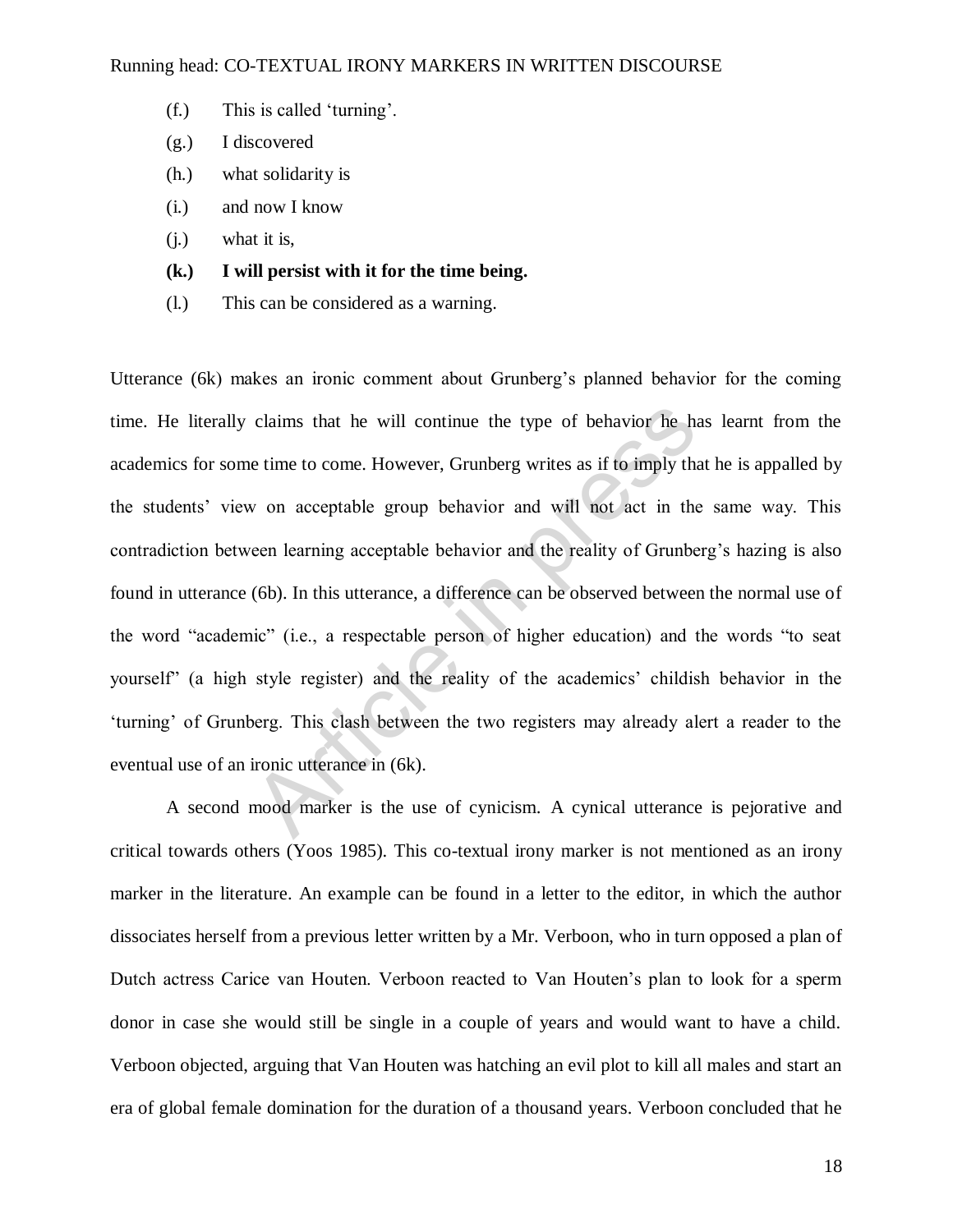at least would not be willing to donate his sperm to Van Houten. In response to Verboon's letter, this author claims:

- **(7) (a.) Goed zo meneer Verboon,** 
	- **(b.) heel verstandig dat u zich hier tegen roert.**
	- (c.) Het schijnt verschrikkelijk te zijn om als een object gezien en gebruikt te worden door een macht
	- (d.) die daartoe geweld gebruikt.
	- **(e.) Maar denkt u dat duizend jaar voldoende is?**
- **(7) (a.) Well done, Mr. Verboon,** 
	- **(b.) very clever that you rebel against this.**
	- (c.) It appears to be terrible to be seen and used as an object by an authority
	- (d.) that uses force to this end.
	- **(e.) But do you think that a thousand years is enough?**

The fragment starts with two ironic utterances that disqualify Verboon's arguments. The author then goes on by giving the reader another clue that she is ironic by means of the cynical utterance (7c). In this utterance, the author implicitly refers to the fact that men have seen and used women as objects for many years. This cynicism about gender relations then sets the stage for another ironic utterance in (7e). The cynical co-textual utterance may thus help in alerting a reader to the author's ironic intent. II done, Mr. Verboon,<br>y clever that you rebel against this.<br>ppears to be terrible to be seen and used as an object by an at<br>uses force to this end.<br>t do you think that a thousand years is enough?<br>is with two ironic utteran

 The final mood marker is also not mentioned in the irony literature, but is listed as one of Hay's (2001) humor support strategies; it is the use of humor techniques to signal the use of irony. This means that the author makes a joke or a funny (unrealistic) remark to set the stage for an ironic remark to follow. An example can be seen in a column about the World Cup soccer in which the author talks about the situation regarding the German national team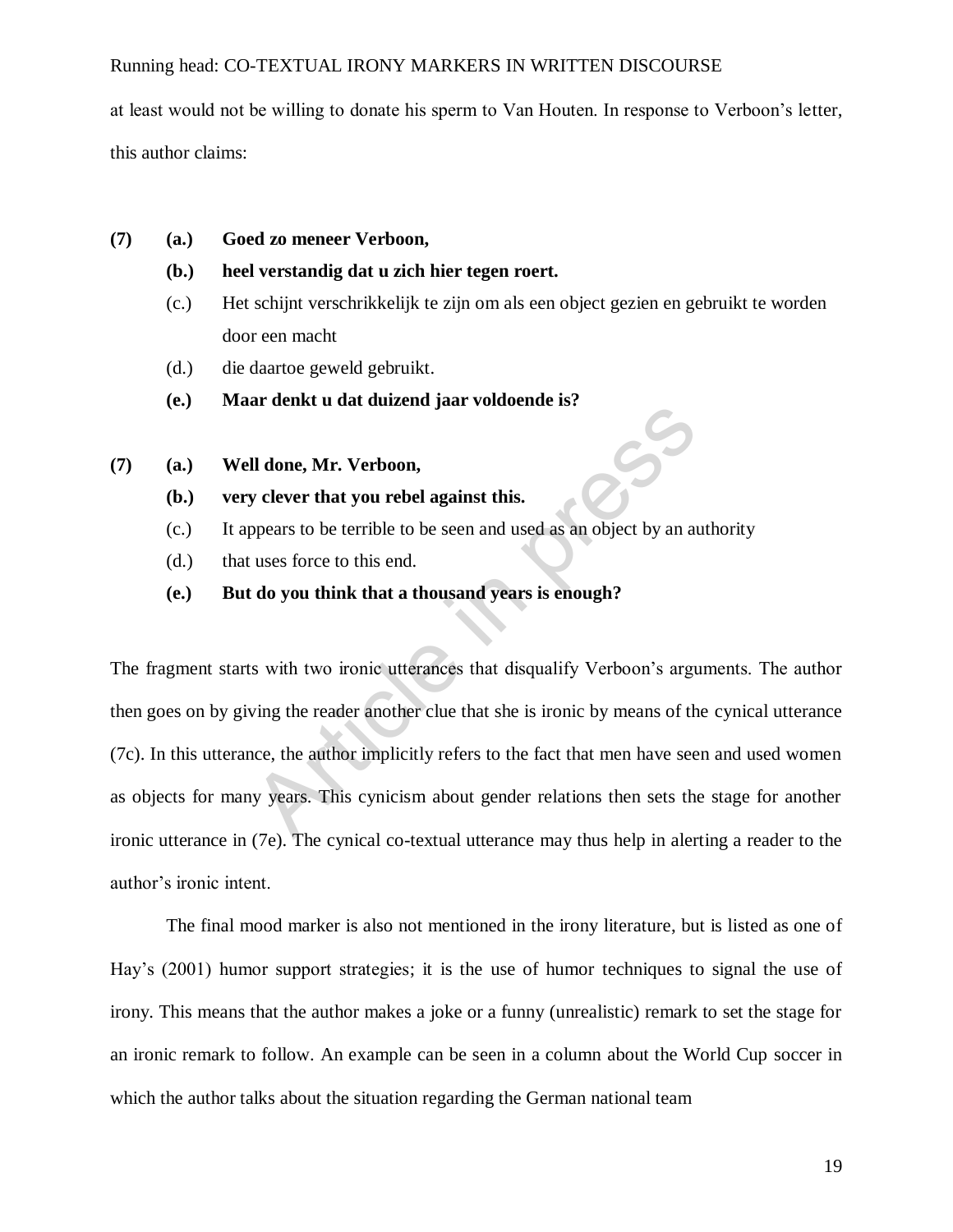- (8) (a.) waar bondscoach Klinsmann op het matje is geroepen door een bezorgde Angela Merkel.
	- (b.) "Schoppen jullie wel hard genoeg tegen de bal?"
	- (c.) zal ze gevraagd hebben.
	- (d.) Het mooie was dat
	- (e.) Klinsmann, met de hoed in de hand, naar Merkel ging.
	- **(f.) In zo'n land worden zulke belangrijke problemen tenminste meteen op het hoogste niveau behandeld.**
- (8) (a.) where national coach Klinsmann was called to account by a concerned Angela Merkel.
	- (b.) "Well, do you kick the ball hard enough?"
	- (c.) she might have asked.
	- (d.) The great thing was that
	- (e.) Klinsmann, hat in hand, went to Merkel.
	- **(f.) In such a country at least, such important problems are immediately treated at the highest level.**

Utterance (8f) is ironic, because the author writes as if to imply that the achievements of a soccer team are not something that the Chancellor of Germany should be concerned about. Instead, this author suggests that the Chancellor ought to worry about really important matters of national importance. This ironic utterance is almost introduced by the ludicrous question the columnist attributes to Merkel in (8b). This question sets up a humorous frame, because the question is stupid. At the same time, it also shows that it is absurd that Klinsmann should apparently listen to and work with Merkel's ideas about soccer tactics. Even though Merkel has many good and distinguishing qualities, the columnist writes as if to imply that Merkel knows nothing about Free national coach Klinsmann was called to account by a con<br>
Hell, do you kick the ball hard enough?"<br>
might have asked.<br>
great thing was that<br>
nsmann, hat in hand, went to Merkel.<br> **Such a country at least, such importan**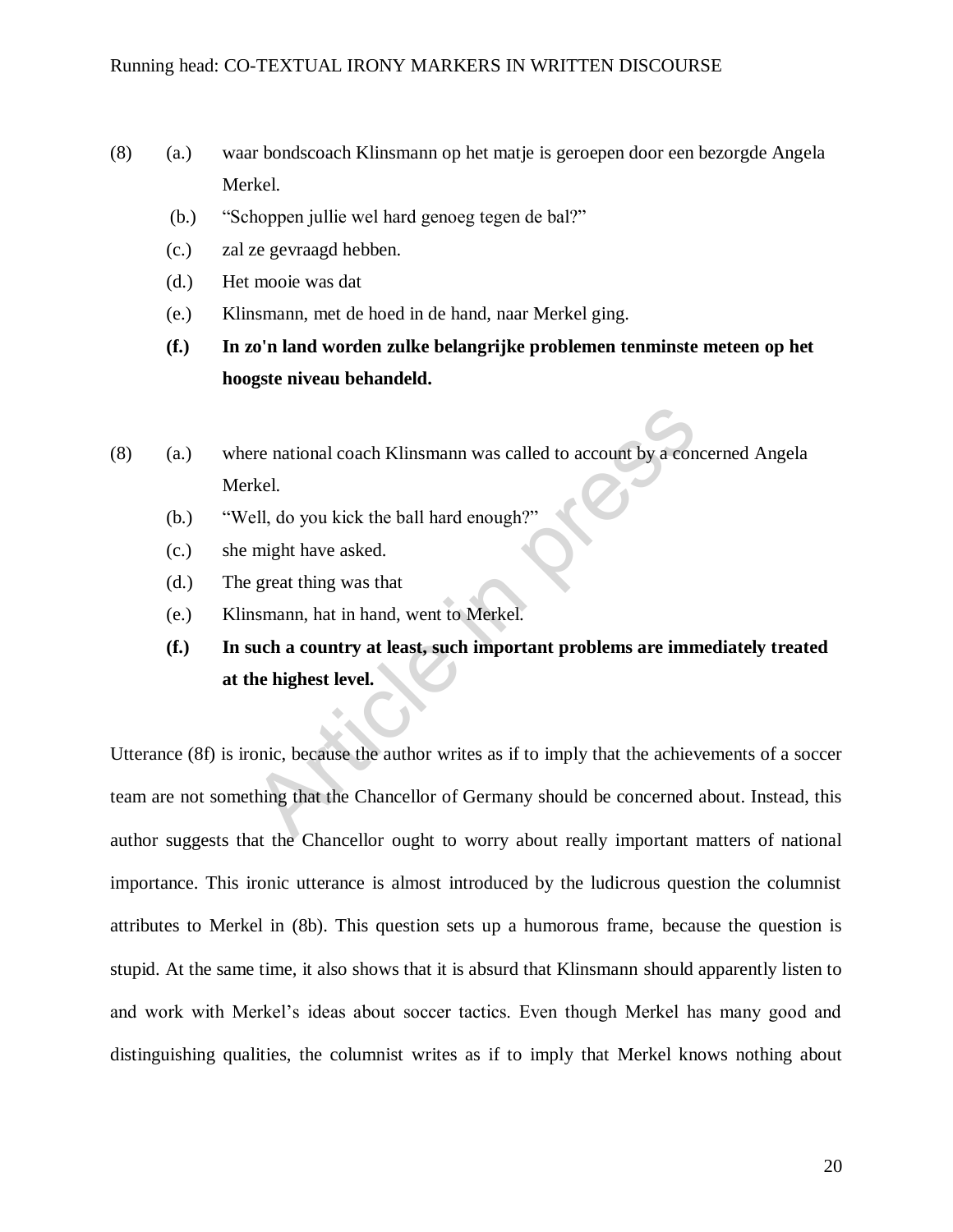coaching a soccer team. As such, the humorous question already 'announces' that the author may use irony.

## 3.2 *Quantitative results*

The second research question is concerned with the frequency with which the various types of cotextual irony markers are used in written discourse. Table 1 demonstrates that many texts had more than one ironic utterance; two-thirds of the ironic utterances in the sample served to mark at least one other ironic utterance. This analysis shows that many texts with irony have more than one ironic utterance, which may imply that irony is often used to announce another ironic utterance. Table 1 also reveals that a hyperbole is the trope that is used most often as a co-textual marker in a non-ironic utterance (59 times). The other three tropes are used as a co-textual irony marker in less than 1 percent of all co-textual utterances; understatements are used 9 times, metaphors are used 4 times and a rhetorical question is used only once. Humor is the mood marker that is used most often (41 times), followed by a change of register (38 times). Cynicism is the mood irony marker that is used the least often (17 times). ince, which may imply that irony is often used to annou<br>ce, which may imply that irony is often used to annou<br>also reveals that a hyperbole is the trope that is used most o<br>onic utterance (59 times). The other three trope

The third research question is concerned with the relationship between genre and the various co-textual irony markers. A relationship between genre and ironic utterances that serve as a co-textual marker for other ironic utterance was found (*F* (3,56) = 4.29,  $p < .01$ ,  $\eta_p^2 = .19$ ). A Bonferonni post-hoc test showed that irony in advertisements ( $p < .05$ ) and irony in letters to the editor  $(p < .05)$  were both marked less often by other ironic utterances than irony in newspaper columns.

Another relationship was found between genre and the choice of tropes or mood markers  $(\chi^2 (3) = 8.38, p < .05,$  Cramer's  $V = .22$ , exact method). An inspection of the residuals showed that tropes are used more often in columns than expected. No statistical tests were performed on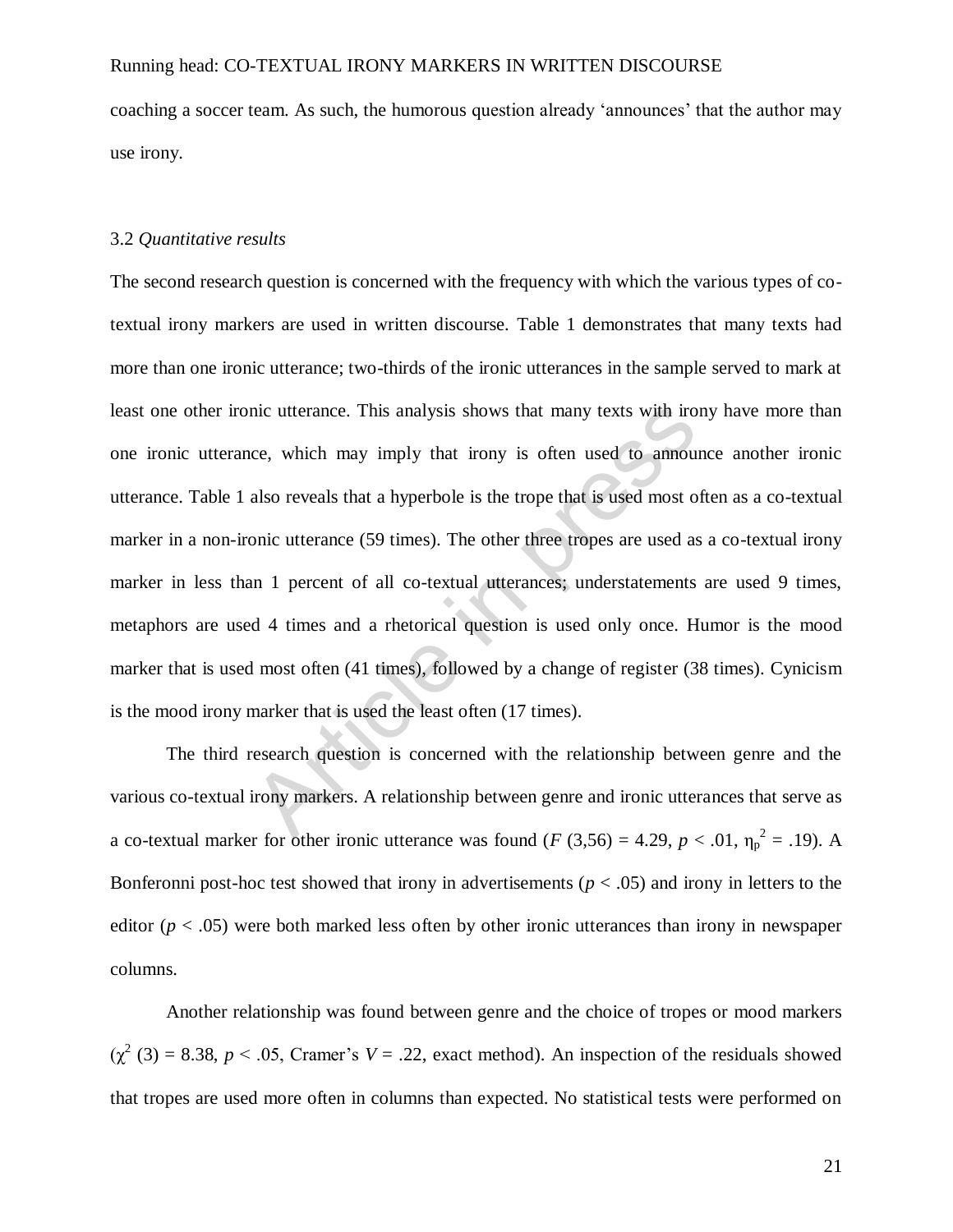the types of co-textual irony markers, because their occurrences were – generally – very low; none of the types of co-textual markers was found in more than 5 per cent of co-textual utterances.

*Table 1: Occurrence of categories of co-textual irony markers (ironic utterance that precede the irony, tropes and mood markers) per genre (advertisements, columns, book and film reviews, and letters to the editor).* 

| Co-textual marker             | <b>Advertisements</b>    | Column         | <b>Book/film review</b> | Letter to the editor       | <b>Total</b>  |
|-------------------------------|--------------------------|----------------|-------------------------|----------------------------|---------------|
| Irony preceding the irony     | $8(34.8\%)$ <sup>a</sup> | 54 (80.6%)     | 46 (73.0%)              | 12 $(44.4\%)$ <sup>a</sup> | 120 (66.7%)   |
| Tropes as co-textual markers: | $2(2.8\%)$               | 40 $(4.1\%)^b$ | 25(2.7%)                | $6(2.6\%)$                 | 73 (3.3 %)    |
| - Metaphor                    | $0(0\%)$                 | $3(0.3\%)$     | $1(0.1\%)$              | $0(0\%)$                   | $4(0.2\%)$    |
| - Hyperbole                   | $1(1.4\%)$               | 33 (3.4 %)     | $20(2.2\%)$             | $5(2.2\%)$                 | 59 (2.7 %)    |
| - Understatement              | $1(1.4\%)$               | $4(0.4\%)$     | $3(0.3\%)$              | $1(0.4\%)$                 | $9(0.4\%)$    |
| - Rhetorical Question         | $0(0\%)$                 | $0(0\%)$       | $1(0.1\%)$              | $0(0\%)$                   | $1 (< .01\%)$ |
| <b>Mood markers</b>           | $8(11.3\%)$              | 33 (3.4 %)     | 41 (4.4 %)              | 14 $(6.1\%)$               | 96 (4.4 %)    |
| - Change of register          | $4(5.6\%)$               | $15(1.5\%)$    | $12(1.3\%)$             | $7(3.1\%)$                 | 38 (1.7%)     |
| - Cynicism                    | $2(2.8\%)$               | 7(0.7%)        | $5(0.5\%)$              | $3(1.3\%)$                 | $17(0.8\%)$   |
| - Humor                       | $2(2.8\%)$               | 11 $(1.1\%)$   | $24(2.6\%)$             | $4(1.8\%)$                 | 41 (1.9 %)    |

*Note: Percentages in the row of "irony preceding the irony" indicate the percentage of ironic utterances that are preceded by at least one ironic utterance. Percentage in the rows for tropes and mood markers indicate relative use of a particular co-textual irony marker divided by the total number of co-textual utterances in a particular genre.*   $a<sup>a</sup>$  = The frequency of the use of ironic utterances that precede the irony in this genre was lower than the frequency of *the use of ironic utterances that precede the irony in the genre of columns,*  $\bar{b}$  *= The frequency of the use of this category of co-textual irony markers was higher than might be expected on the basis of row and column totals (i.e., standardized residual > 1.96) .*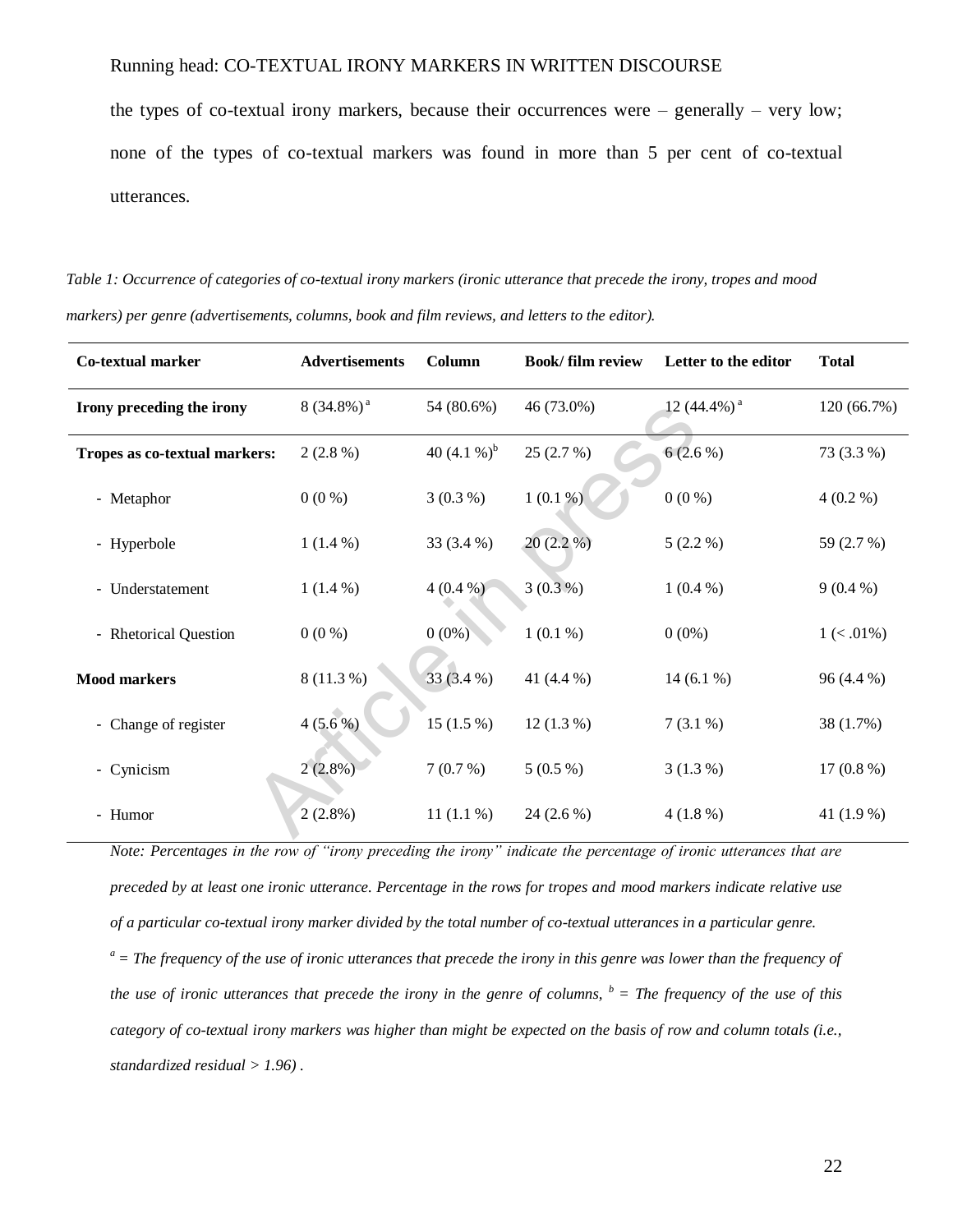## **4. Conclusion and discussion**

This paper dealt with co-textual markers of verbal irony. These co-textual irony markers alert a reader to the fact that a next utterance may be ironic; they bring the reader in an ironic frame. As such, a co-textual irony marker may set up a frame of expectation of an ironic utterance.

 The first research question dealt with types of co-textual irony markers that could be identified. Co-textual irony markers could be classified into three categories. Firstly, ironic utterances themselves may serve as a co-textual irony marker, because they may prepare a reader that more ironic utterances might follow. Besides these other ironic utterances, non-ironic utterances may serve as a co-textual marker of verbal irony as well. A first category of co-textual markers in non-ironic utterances that was identified is the category of tropes, which includes metaphors, hyperboles, understatements and rhetorical questions. The second category that was identified consists of mood markers; a change of register, cynicism and humor.

Whilst this study offers the first empirically driven classification of co-textual irony markers, many scholars have identified irony markers in the ironic utterance itself (cf. Attardo 2000b; Kreuz 1996; Muecke 1978; Seto 1998). These irony markers in the ironic utterance could be classified into four different categories: (1) tropes, (2) schematic, (3) morpho-syntactic and (4) typographic irony markers. The co-textual irony markers that were found in the non-ironic utterances included both irony markers that could be found in the ironic utterance itself (metaphor, hyperbole, understatement, rhetorical questions and a change of register) as well as markers that are exclusive to the domain of co-textual irony markers (cynicism and humor). Irony markers that were identified in the ironic utterance itself in earlier research as well as in the cotext in this study are irony markers from the categories of tropes and schematic markers. This analysis thus indicates that co-textual irony markers from the categories of morpho-syntactic utterances might follow. Besides these other ironic utterances might follow. Besides these other ironic uttera<br>two as a co-textual marker of verbal irony as well. A first cat<br>onic utterances that was identified is the cate

23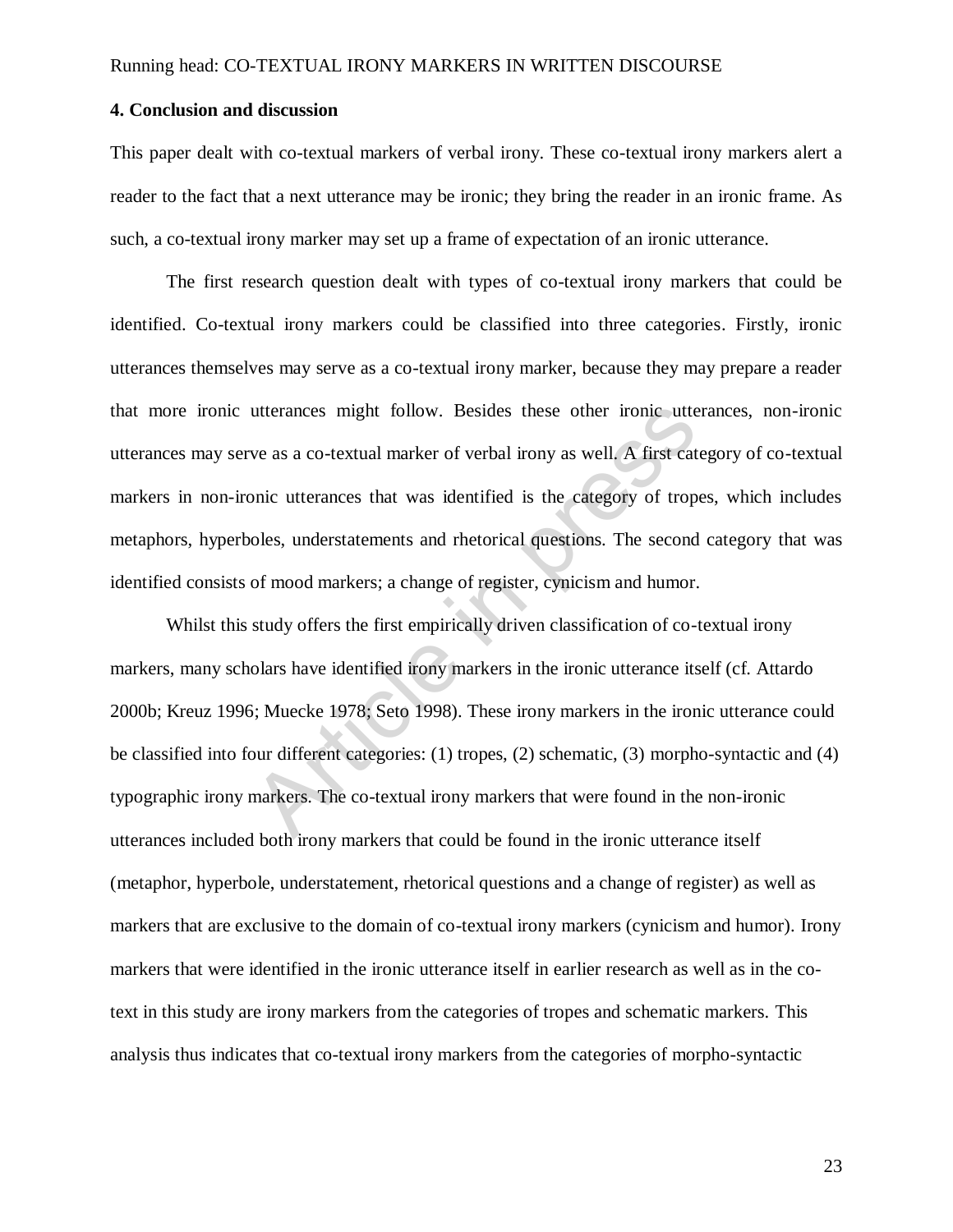(e.g., exclamations, tag questions) and typographic markers (e.g., quotation marks, emoticons) may not be used as co-textual markers of irony.

This paper presents the first exploratory results on the issue of co-textual markers of verbal irony. The existence of the types of co-textual markers should be confirmed in other studies that use texts from another cultural background, from different modalities (e.g., spoken communication) and from other genres (e.g., literary narratives).

The second research question focused on the frequency with which the various co-textual markers were used. Ironic utterances that precede the irony, hyperboles, cynicism and humor are used relatively often, whilst metaphors, understatements and rhetorical questions are hardly used. The high usage of hyperboles is similar to the relatively high use of hyperboles as markers in the ironic utterance. These findings confirm earlier research that found a close connection between hyperbole and the use of irony (e.g., Kreuz & Roberts 1995).

The third research question dealt with the relationship between co-textual irony markers and genre. Results show that ironic utterances are found more often as a co-textual irony marker in columns than in advertisements or letters to the editor. In addition, columns are also more associated with tropes than with the mood markers. This implies that various genres may differ in the ways in which they use verbal irony. I. Ironic utterances that precede the irony, hyperboles, cynic<br>
en, whilst metaphors, understatements and rhetorical questio<br>
hyperboles is similar to the relatively high use of hyperbole<br>
hese findings confirm earlier res

The present study used a content analysis to identify co-textual irony markers. Since markers  $-$  by definition  $-$  are supposed to signal irony, these co-textual markers may aid irony comprehension. To see if ordinary language users actually use these co-textual markers as cues in interpreting ironic utterances, more research is needed. This future research could experimentally examine whether the inclusion of a co-textual marker could indeed facilitate irony processing.

Since the identification of co-textual markers of irony has received scant attention in the irony literature, the results of this study should be seen as explorative. In previous research, the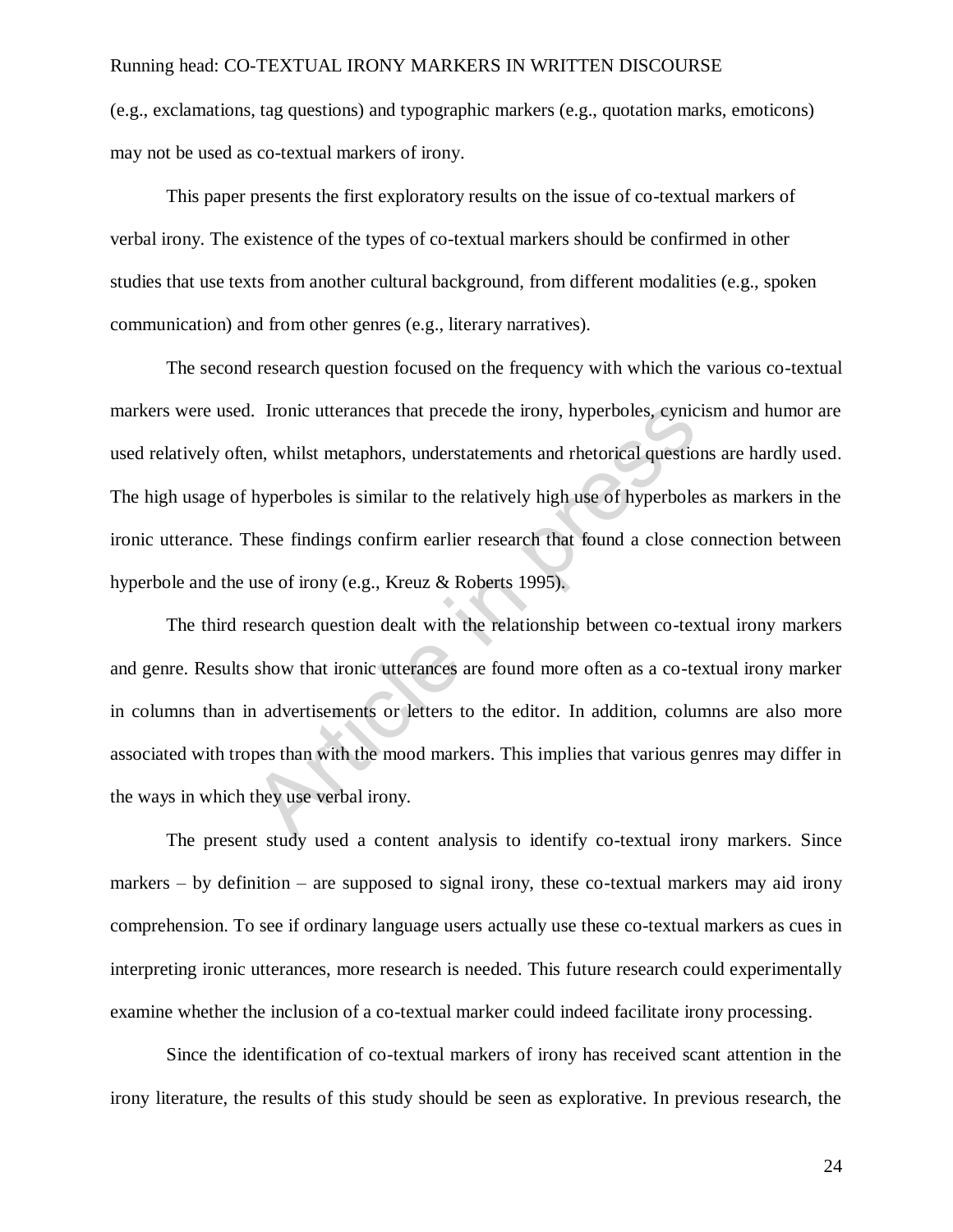notion of "co-text" has been defined as the other utterances of the text with the exception of the utterance under discussion (cf. Attardo 2000a). This implies that any utterance preceding the ironic utterance can possibly contain a co-textual marker of irony. A crucial question is of course how far one can go back in the text to let a possible co-textual marker open up an ironic frame. To answer this question, more information is needed on how readers process written irony in complete texts. Once more insight into irony processing in natural texts is gained, our definition of co-text and markers may be amended.

This study may also have implications for processing models of irony. In the literature, three competing models of irony comprehension are distinguished that have different predictions regarding the role of co-textual information in irony processing. The direct access view is a model of irony comprehension that predicts that co- and context are important factors in irony processing (e.g., Gibbs 1994). The claims of the direct access view are also supported by various empirical studies (e.g., Gibbs 1986; Ivanko & Pexman 2003). These studies show that it depends on the co- and context whether literal utterances are processed faster than ironic utterances or not. Competing models of irony comprehension (e.g., the Standard Pragmatic Model; Attardo 2000b and the Graded Salience Hypothesis; Giora 2003) place less emphasis on the concept of context in irony comprehension. may also have implications for processing models of irony<br>nodels of irony comprehension are distinguished that have d<br>of co-textual information in irony processing. The direc<br>mprehension that predicts that co- and context

As of yet, few experimental studies have been conducted that actually look at the role of co-textual markers on irony processing. Those studies that have been conducted found mixed results. Giora et al. (2007) found that an increase in the number of ironic utterances that precede an ironic utterance did not reduce processing time of ironic utterances. In contrast, Hodiamont, Burgers and Van Mulken (2010) show that ironic utterances that were preceded by other ironic utterances were processed faster than ironic utterances that were not preceded by other ironic utterances.

25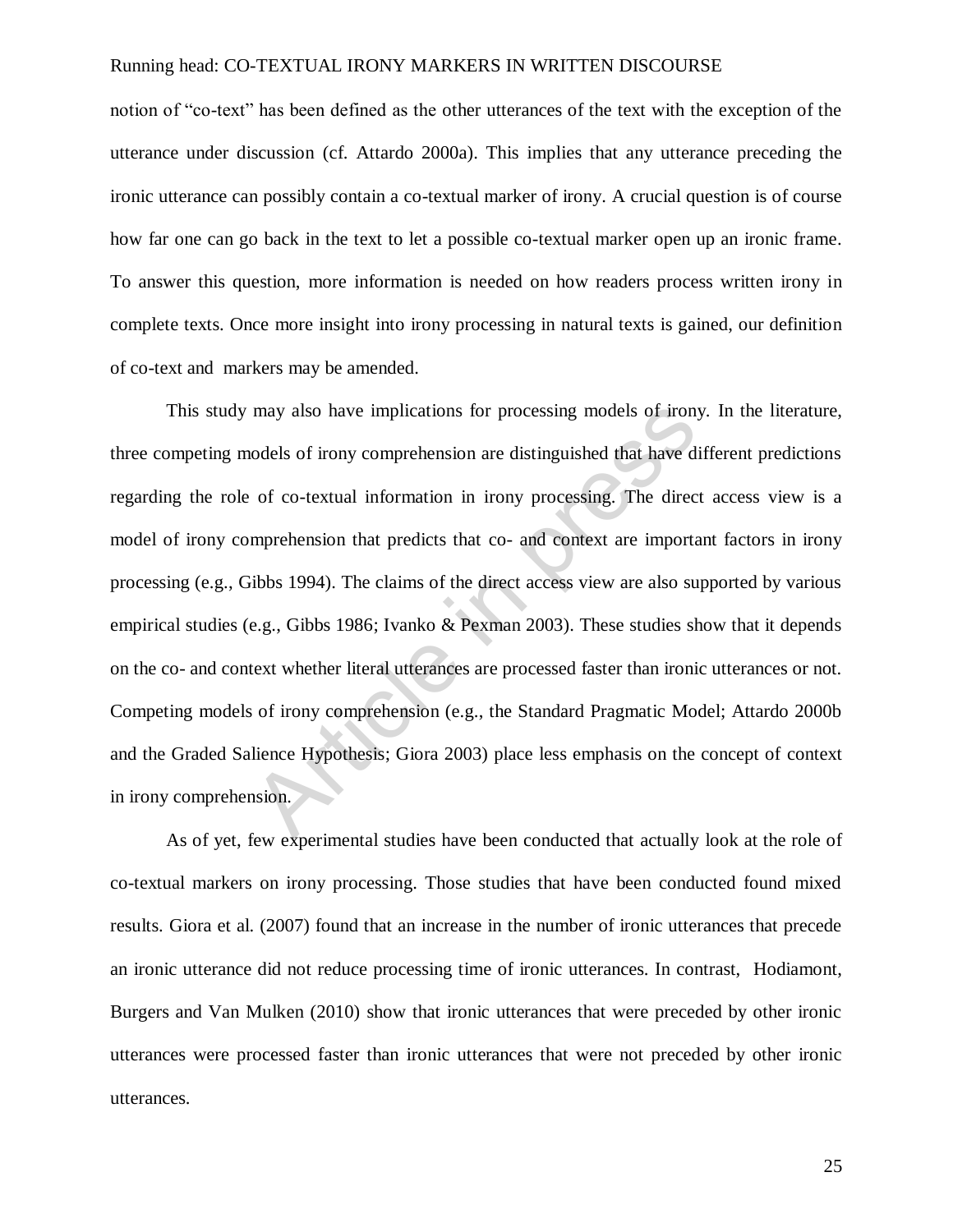When comparing these studies, it should be noted that they firstly look at the use of irony in different communicative situations. Whilst Giora et al. (2007) considered the use of irony in spoken interaction, Hodiamont et al. (2010) investigated the use of irony in written book, film and movie reviews. Secondly, many studies that look at co- and context operationalize these concepts differently, which makes it also difficult to compare theoretical hypotheses and empirical results. The identification of co-textual irony markers makes the ways in which co-text may facilitate irony processing more explicit which may inspire future research on the role of cotext in irony processing.

Future research may also help to refine the classification and more categories may be found. One way to do this is to look at other aspects of "co-text". In this paper, co-text was defined as the other utterances of a text excluding the ironic utterance under discussion. In that way, co-text was seen as a purely verbal matter. In genres such as commercial advertising, it is plausible that the visual co-text (i.e., the image) may help the comprehension of ironic utterances as well. Both Attardo, Eisterhold, Hay & Poggi (2003) and Rockwell (2001) have shown that specific facial expressions may make it easier to recognize irony in spoken, dialogic interaction. This implies that images in written genres such as commercial advertising may also help in creating an ironic expectation. Future research may thus also seek to identify these possible visual markers of irony in written genres. ssing.<br>arch may also help to refine the classification and more cate<br>do this is to look at other aspects of "co-text". In this paper,<br>r utterances of a text excluding the ironic utterance under dis<br>een as a purely verbal m

This study makes a first contribution in the identification of co-textual markers of verbal irony. These co-textual markers may set up an expectation for irony, thus starting an "ironic environment" (Utsumi 2000). In this way, authors of written communication can help their readers in identifying ironic utterances.

## *Radboud University Nijmegen and VU University Amsterdam*

26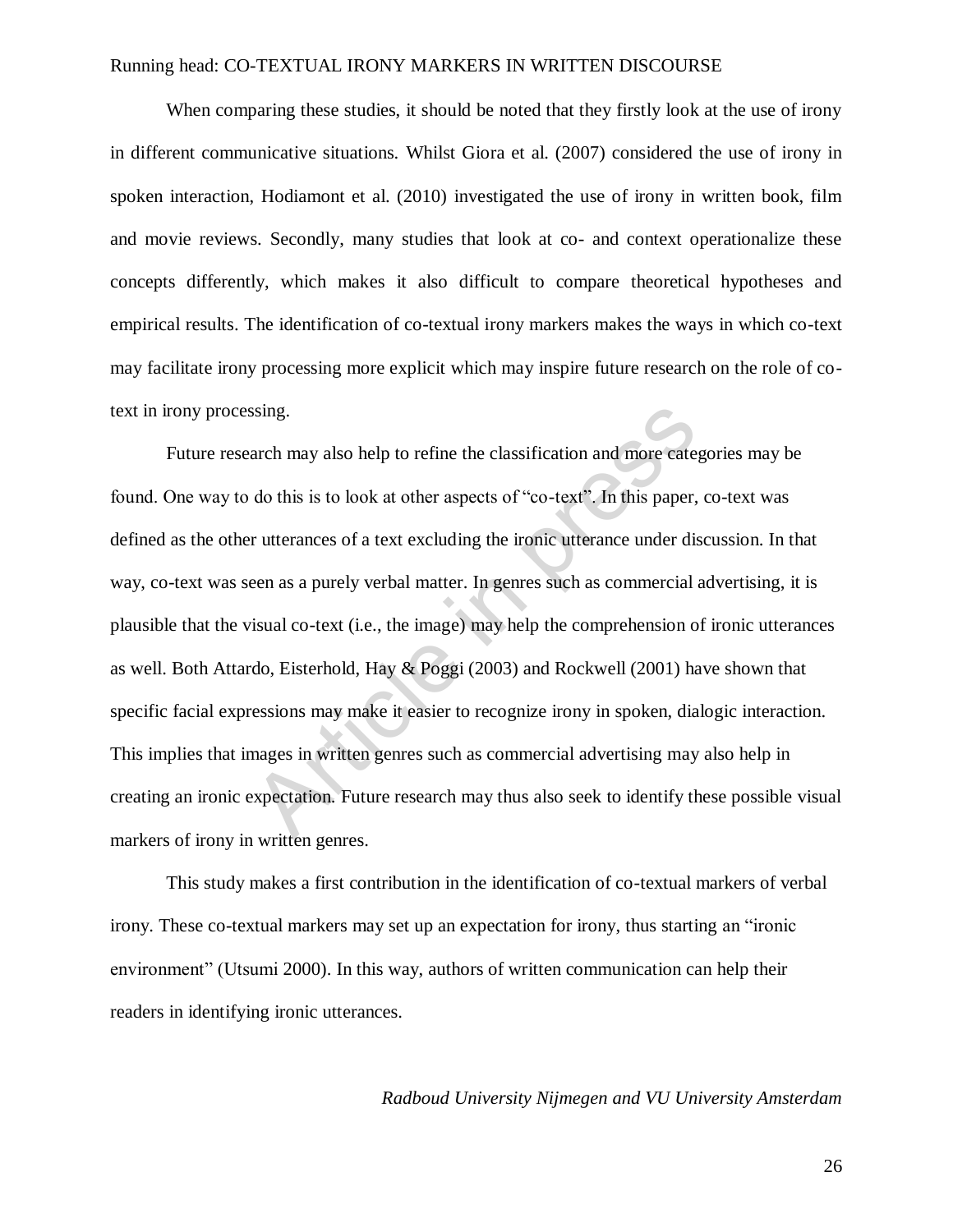## **Notes**

Please direct correspondence to Christian Burgers, Department of Communication Studies, VU

University Amsterdam, De Boelelaan 1081, 1081 HV Amsterdam, the Netherlands. E-mail:

# [c.f.burgers@vu.nl.](mailto:c.f.burgers@vu.nl)

 $\overline{a}$ 

\* This paper is part of Christian Burgers' doctoral dissertation at Radboud University Nijmegen (the Netherlands). The authors would like to thank Karin Fikkers and Bram van der Plas for their valuable help with the coding process of this study.

<sup>1</sup> All examples are translated from Dutch by the first author. Ironic utterances are printed in bold face throughout examples in this paper.

 $2$  Rintje Ritsma and Lance Armstrong are two extremely skilled athletes. Ritsma is a famous Dutch speed skater who won multiple European and World titles. Armstrong is a racing cyclist who won the *Tour de France* seven times in a row between 1999 and 2005. Article in the coding process of this study.<br>
Article in this paper.<br>
Article in this paper.<br>
A Lance Armstrong are two extremely skilled athletes. Ritsm<br>
A Lance Armstrong are two extremely skilled athletes. Ritsm<br>
Articl

 $3$  The Kennedy march is a march in which contestants have to walk for eighty kilometers in the time span of eighty hours.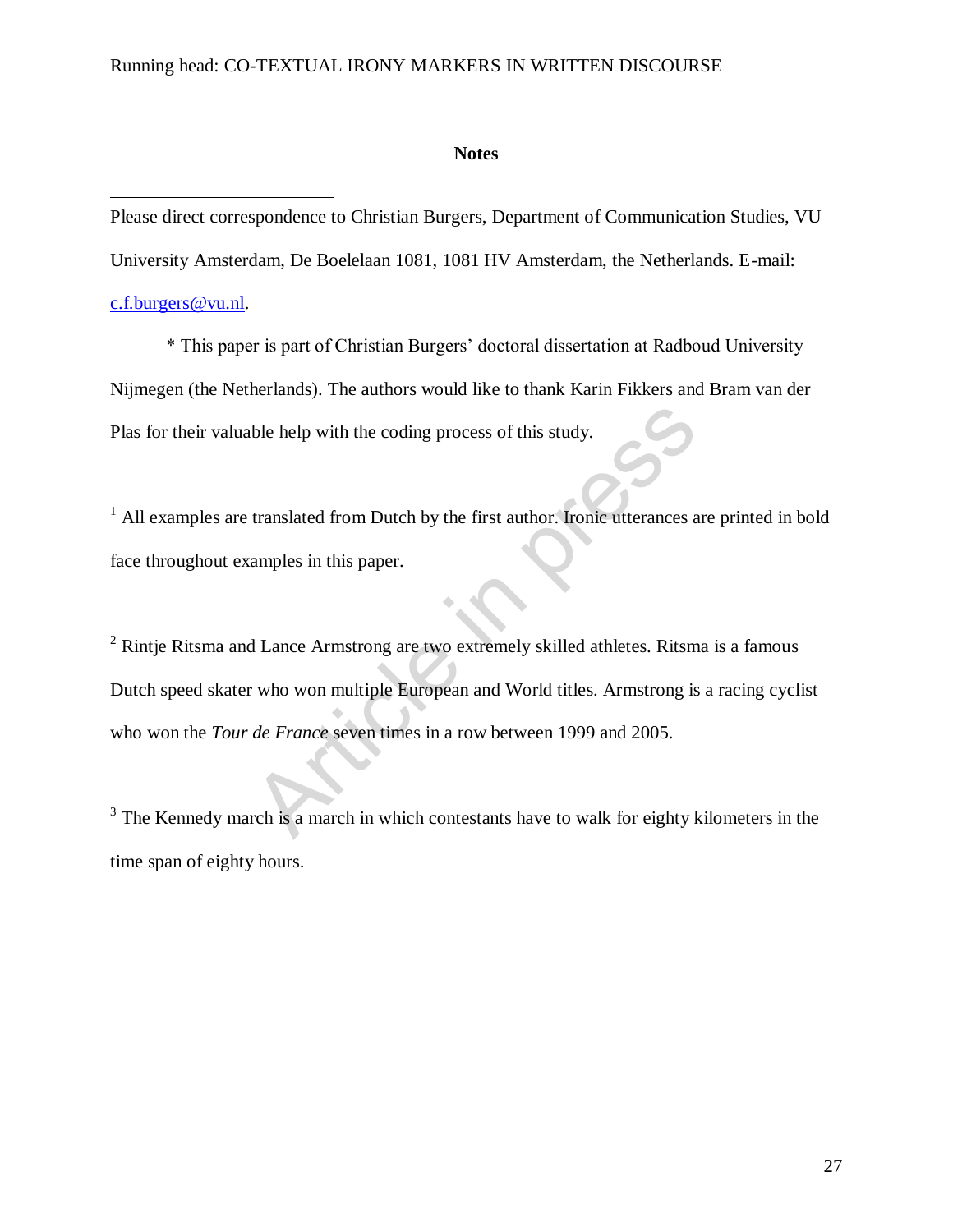#### **References**

- Attardo, Salvatore. 2000a. Irony markers and functions: Towards a goal-oriented theory of irony and its processing. *Rask* 12, 3-20.
- Attardo, Salvatore. 2000b. Irony as relevant inappropriateness. *Journal of Pragmatics*, 32(6), 793-826.
- Attardo, Salvatore. 2001. On the pragmatic nature of irony and its rhetorical aspects. In E. Németh Tóth (Ed.), *Pragmatics in 2000: Selected Papers from the 7th International Pragmatics Conference. Vol. 2*, 52-66. Antwerp: International Pragmatics Association.
- Attardo, Salvatore, Jodi Eisterhold, Jennifer Hay & Isabella Poggi. 2003. Multimodal markers of irony and sarcasm. *Humor,* 16(2), 243-260.
- Barbe, Katharina. 1995. *Irony in Context*. Amsterdam: John Benjamins.
- Biber, Douglas. 1993. The multi-dimensional approach to linguistic analyses of genre variation: An overview of methodology and findings. *Computers and the Humanities,* 26, 331-345. Conference. *Vol.* 2, 52-66. Antwerp: International Pragmatic *Conference. Vol.* 2, 52-66. Antwerp: International Pragmatic Jodi Eisterhold, Jennifer Hay & Isabella Poggi, 2003. Multicasm. *Humor*, 16(2), 243-260.<br>1995. *I*
- Buijzen, Moniek & Patti M. Valkenburg. 2004. Developing a typology of humor in audiovisual media. *Media Psychology,* 6(2), 147-167.
- Burgers, Christian. 2010. *Verbal irony: Use and effects in written discourse*. Enschede/ Nijmegen: Ipskamp Drukkers
- Burgers, Christian, Margot van Mulken & Peter Jan Schellens. Under review. Finding irony: An introduction of the Verbal Irony Procedure (VIP).
- Catanescu, Codruta & Gail Tom. 2001. Types of humor in television and magazine advertising. *Review of Business,* 22(1/2), 92-95.
- Cros, Anna. 2001. Teaching by convincing: Strategies of argumentation in lectures. *Argumentation,* 15(2), 191-206.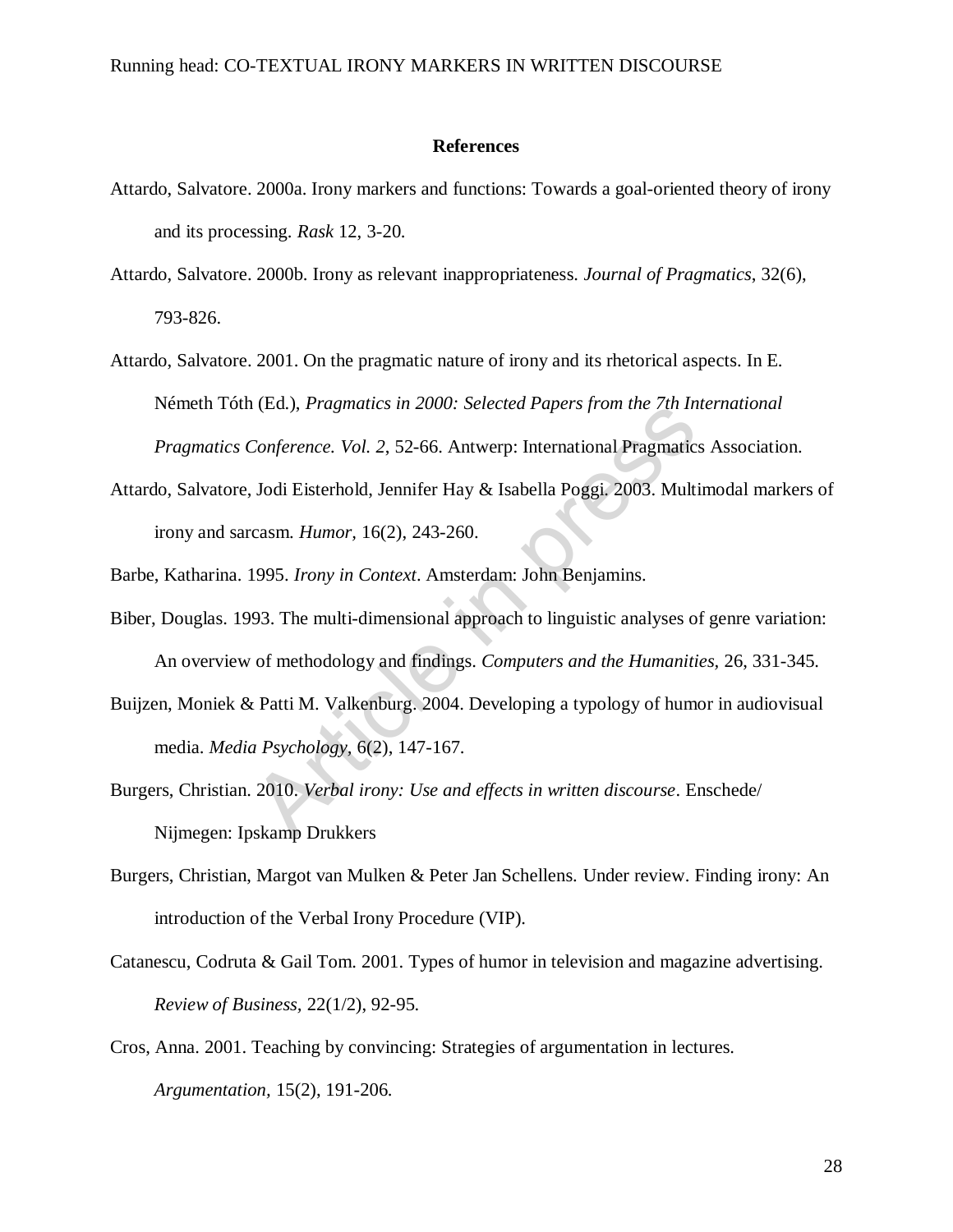- Dews, Shelley & Ellen Winner. 1995. Muting the meaning: A social function of irony. *Metaphor and Symbolic Activity,* 10(1), 3-19.
- Gibbs, Raymond W., Jr. 1986. On the psycholinguistics of sarcasm. *Journal of Experimental Psychology: General,* 115(1), 3-15.
- Gibbs, Raymond W., Jr. 1994. *The poetics of mind: Figurative thought, language, and understanding*. Cambridge: Cambridge University Press.
- Gibbs, Raymond W., Jr. 2000. Irony in Talk Among Friends. *Metaphor and Symbol,* 15(1&2), 5- 27.
- Giora, Rachel. 1995. On irony and negation. *Discourse Processes,* 19(2), 239-264.
- Giora, Rachel. 2003. *On our mind: Salience, Context, and Figurative Language*. Oxford: Oxford University Press.
- Giora, Rachel, Ofer Fein, Dafna Laadan, Joe Wolfson, Michal Zeituny, Ran Kidron, Ronie Kaufman & Ronit Shaham. 2007. Expecting Irony: Context Versus Salience-Based Effects. *Metaphor and Symbol,* 22(2), 119-146. 15. On irony and negation. *Discourse Processes*, 19(2), 239-2<br>
13. *On our mind: Salience, Context, and Figurative Languag*<br>
ress.<br>
17 Fein, Dafna Laadan, Joe Wolfson, Michal Zeituny, Ran Ki<br>
18. Ronit Shaham. 2007. Expec
- Grice, Herbert Paul. 1978. Further Notes on Logic and Conversation. In P. Cole (Ed.), *Pragmatics: Syntax and Semantics, Vol. 9*, 113-127. New York: Academic Press.
- Haiman, John. 1998. *Talk is Cheap: Sarcasm, Alienation and the Evolution of Language*. Oxford: Oxford University Press.

Hay, Jennifer. 2001. The pragmatics of humor support. *Humor,* 14(1), 55-82.

Hodiamont, Didier, Christian Burgers & Margot van Mulken. 2010. Lees vooral niet verder, ga iets nuttigs doen! De verwerking van meerdere ironische uitingen in dezelfde tekst. [Don't read on, do something useful instead. Processing of multiple ironic utterances in the same text]. *Toegepaste Taalwetenschap in Artikelen, 83*, 9-18.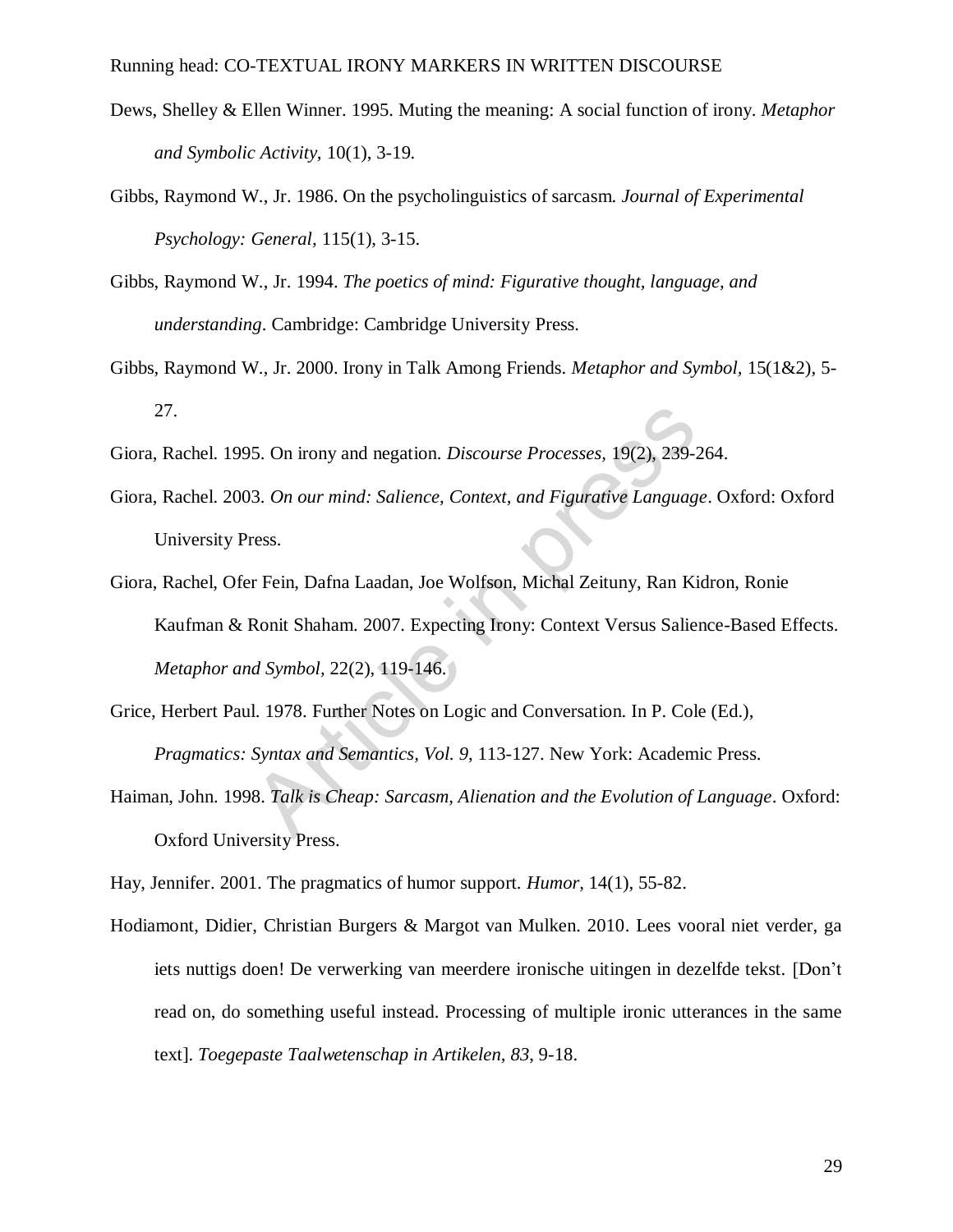- Hunston, Susan. 2004. Counting the uncountable: problems of identifying evaluation in a text and in a corpus. In. Alan Partington, John Morley & Louann Haarman (eds.). *Corpora and discourse*, 157-188. Bern: Peter Lang.
- Ivanko, Stacey L. & Penny M. Pexman. 2003. Context Incongruity and Irony Processing. *Discourse Processes,* 35(3), 241-279.
- Kotthoff, Helga. 2003. Responding to irony in different contexts: on cognition in conversation. *Journal of Pragmatics,* 35(9), 1387-1411.
- Kreuz, Roger J. 1996. The Use of Verbal Irony: Cues and Constraints. In J. S. Mio and A. N. Katz (Eds.), *Metaphor: Implications and Applications*, 23-38. Mahwah, NJ: Lawrence Erlbaum. 96. The Use of Verbal Irony: Cues and Constraints. In J. S. I<br> *Metaphor: Implications and Applications*, 23-38. Mahwah, 1<br>
Richard M. Roberts. 1995. Two Cues for Verbal Irony: Hyp<br>
of Voice. *Metaphor and Symbolic Activit*
- Kreuz, Roger J. & Richard M. Roberts. 1995. Two Cues for Verbal Irony: Hyperbole and the Ironic Tone of Voice. *Metaphor and Symbolic Activity,* 10(1), 21-31.
- Landis, J. Richard & Gary G. Koch. 1977. The Measurement of Observer Agreement for Categorical Data. *Biometrics,* 33(1), 159-174.

Leech, Geoffrey N. 1983. *Principles of Pragmatics*. London: Longman.

Matthews, Jacqueline K., Jeffrey T. Hancock & Philip J. Dunham. 2006. The Roles of Politeness and Humor in the Asymmetry of Affect in Verbal Irony. *Discourse Processes,* 41(1), 3-24

Muecke, Douglas C. 1978. Irony markers. *Poetics,* 7(4), 363-375.

Otis, Brooks. 1965. Propertius' Single Book. *Harvard Studies in Classical Philology, 70*, 1-44.

- Partington, Alan. 2007. Irony and reversal of evaluation. *Journal of Pragmatics,* 39(9), 1547- 1569.
- Ritchie, David. 2005. Frame-Shifting in Humor and Irony. *Metaphor and Symbol,* 20(4), 275- 294.